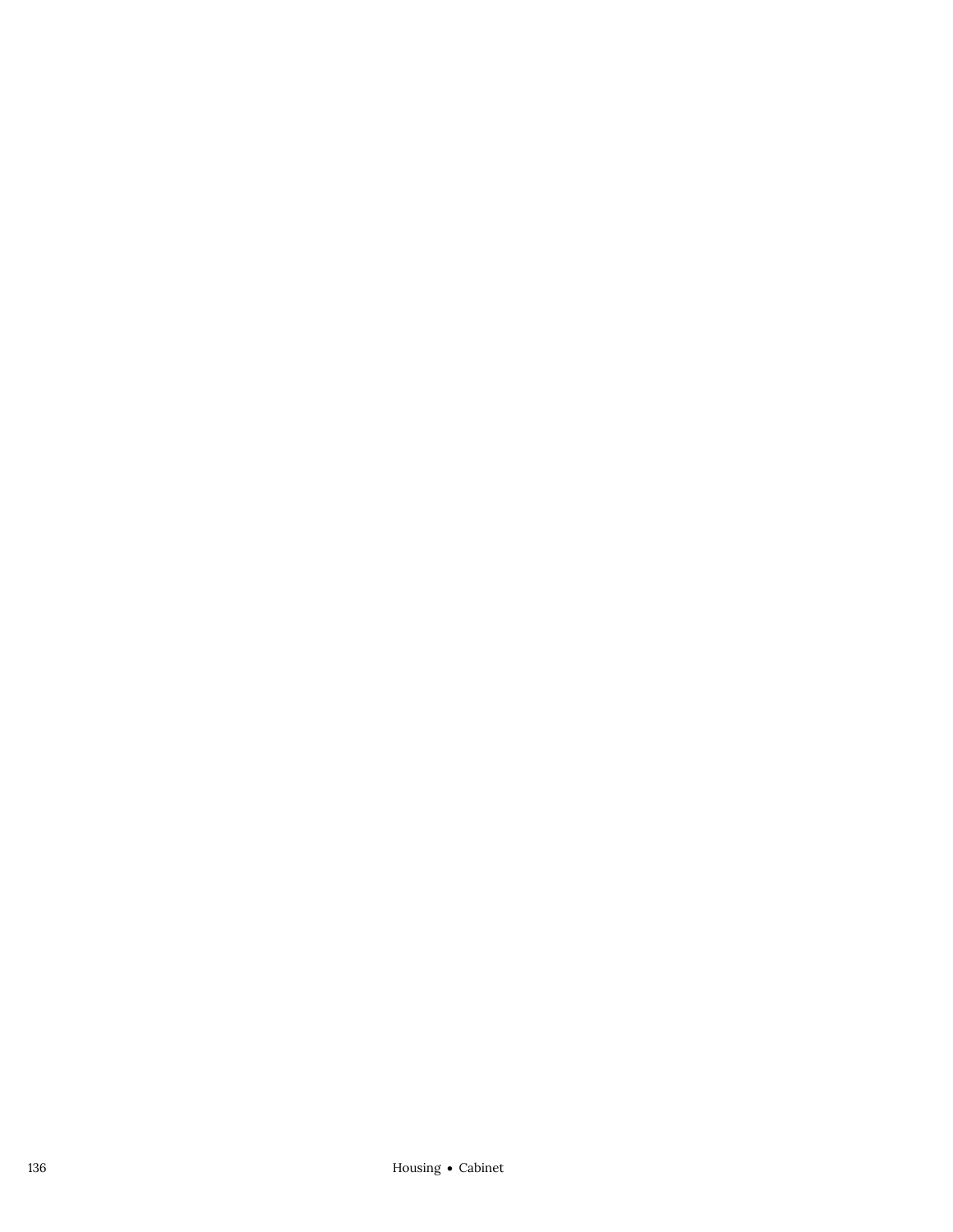# <span id="page-2-0"></span>Housing

# **Sheila Dillon,** *Chief of Housing*

# **Cabinet Mission**

The Cabinet is committed to making Boston the most livable city in the nation by working with its many communities to build strong neighborhoods through the strategic investment of public resources.

| <b>Operating Budget</b>            |                           | <b>Total Actual '20</b> |                   | Total Actual '21 Total Approp '22 Total Budget '23 |               |
|------------------------------------|---------------------------|-------------------------|-------------------|----------------------------------------------------|---------------|
|                                    | Mayor's Office of Housing | 20,464,363              | 29,053,966        | 35,372,662                                         | 41,851,987    |
|                                    | <b>Total</b>              | 20,464,363              | 29,053,966        | 35,372,662                                         | 41,851,987    |
|                                    |                           |                         |                   |                                                    |               |
| <b>Capital Budget Expenditures</b> |                           | <b>Actual</b> '20       | <b>Actual</b> '21 | <b>Estimated '22</b>                               | Projected '23 |
|                                    | Mayor's Office of Housing | 1,800,120               | 2,195,017         | 28,299,880                                         | 37,597,000    |
|                                    | <b>Total</b>              | 1,800,120               | 2,195,017         | 28,299,880                                         | 37,597,000    |
|                                    |                           |                         |                   |                                                    |               |
| <b>External Funds Expenditures</b> |                           | <b>Total Actual '20</b> |                   | Total Actual '21 Total Approp '22 Total Budget '23 |               |
|                                    | Mayor's Office of Housing | 64,452,879              | 91,070,126        | 152, 155, 683                                      | 145, 131, 839 |
|                                    |                           |                         |                   |                                                    |               |
|                                    | Total                     | 64,452,879              | 91,006,881        | 152, 155, 683                                      | 145, 131, 616 |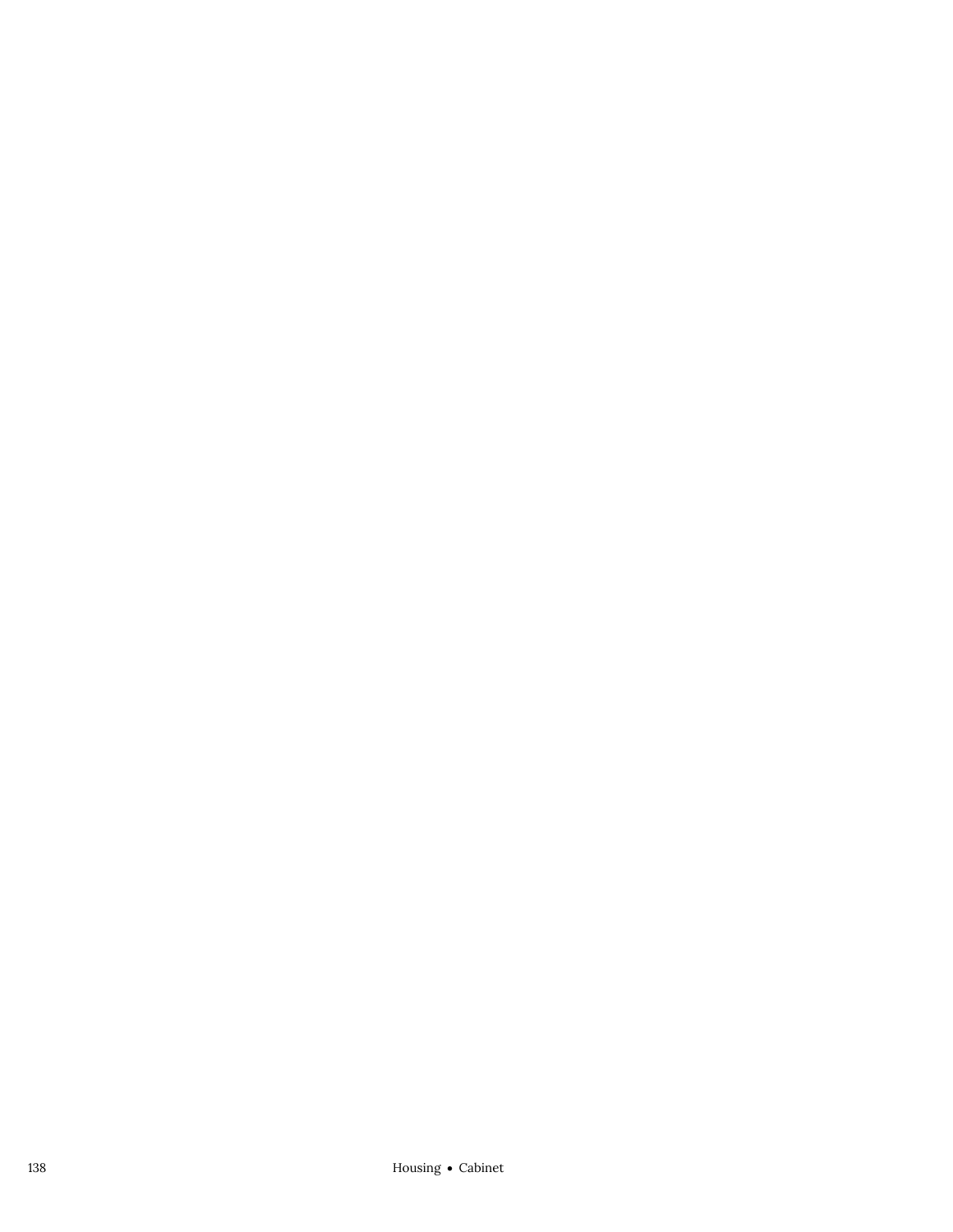# Mayor's Office of Housing Operating Budget

### **Sheila Dillon,** *Chief of Housing,* **Appropriation 188000**

# **Department Mission**

Mayor's Office of Housing

The Mayor's Office of Housing is committed to making Boston the most livable city in the nation by working with its many communities to build strong neighborhoods through the strategic investment of public resources.

## <span id="page-4-0"></span>**Selected Performance Goals**

**Real Estate Management & Sales**

- Dispose of tax-foreclosed and surplus property.
- **Housing Development & Services**
- Assist existing homeowners in retaining their homes.
- Assist tenants and landlords to preserve their tenancies.
- Ensure growth and affordability in Boston's Housing Market.
- Foster Homeownership in Boston Neighborhoods.
- Help Homeowners Improve their Homes and Communities.
- Provide assistance towards ending homelessness in Boston.

| <b>Operating Budget</b>      | Program Name                                                                                                                                                                                                 | <b>Total Actual '20</b>                                                                           |                                                                                                  | Total Actual '21 Total Approp '22 Total Budget '23                                                 |                                                                                           |
|------------------------------|--------------------------------------------------------------------------------------------------------------------------------------------------------------------------------------------------------------|---------------------------------------------------------------------------------------------------|--------------------------------------------------------------------------------------------------|----------------------------------------------------------------------------------------------------|-------------------------------------------------------------------------------------------|
|                              | Mayor's Office of Housing<br>Administration                                                                                                                                                                  | 1,690,779                                                                                         | 2,034,992                                                                                        | 1,851,810                                                                                          | 2,528,291                                                                                 |
|                              | Real Estate Management & Sales<br>Housing Development & Services                                                                                                                                             | 2,040,773<br>16,732,811                                                                           | 1,972,803<br>25,046,171                                                                          | 3,201,706<br>30,319,146                                                                            | 3,081,983<br>36,241,713                                                                   |
|                              | <b>Total</b>                                                                                                                                                                                                 | 20,464,363                                                                                        | 29,053,966                                                                                       | 35,372,662                                                                                         | 41,851,987                                                                                |
| <b>External Funds Budget</b> | <b>Fund Name</b>                                                                                                                                                                                             | <b>Total Actual '20</b>                                                                           |                                                                                                  | Total Actual '21 Total Approp '22 Total Budget '23                                                 |                                                                                           |
|                              | Allston Brighton Homeownership<br>Fund<br>Brownfields Economic Development<br>Initiative                                                                                                                     | $\mathbf{0}$<br>12,794                                                                            | $\theta$<br>13,523                                                                               | 300,000<br>25,000                                                                                  | 500,000<br>25,000                                                                         |
|                              | <b>CDBG</b><br>CDBG - COVID-19 Response<br>Choice Neighborhood                                                                                                                                               | 14,540,656<br>0                                                                                   | 15,634,946<br>$\Omega$                                                                           | 20,004,013<br>9,943,330                                                                            | 19,432,701<br>10,096,011                                                                  |
|                              | Implementation Grant<br>Commonwealth Builder Program<br>(CWB)                                                                                                                                                | 522,915<br>$\boldsymbol{0}$                                                                       | 881,725<br>$\mathbf{0}$                                                                          | 513,500<br>4,000,000                                                                               | 430,000<br>5,000,000                                                                      |
|                              | Continuum of Care<br><b>Emergency Rental Assistance</b><br><b>Emergency Solutions Grant</b>                                                                                                                  | 24,209,624<br>$\Omega$<br>982,159                                                                 | 27, 152, 748<br>7,534,493<br>1,300,653                                                           | 40,042,069<br>20,000,000<br>1,503,828                                                              | 40,042,068<br>15,143,642<br>1,504,036                                                     |
|                              | Emergency Solutions Grant - COVID-<br>19 Response                                                                                                                                                            | $\mathbf{0}$                                                                                      | 1,192,148                                                                                        | 13,590,618                                                                                         | 10, 141, 143                                                                              |
|                              | EPA/Brownfields<br>HOME<br><b>HOME ARP</b><br><b>HOPWA</b><br><b>Inclusionary Development Fund</b><br>Lead Paint Abatement<br>Neighborhood Development Fund<br>Regional Foreclosure Education<br>Grant (COM) | 77,317<br>3,174,726<br>$\mathbf{0}$<br>1,573,916<br>16,580,705<br>1,021,224<br>393,621<br>167,863 | $\mathbf{0}$<br>7,980,933<br>$\theta$<br>2,642,125<br>20,949,494<br>782,383<br>79,741<br>142,730 | $\mathbf{0}$<br>7,455,880<br>10,000,000<br>3,248,220<br>20,180,000<br>891,729<br>63,525<br>152,651 | 0<br>7,458,759<br>10,000,000<br>3,248,220<br>20,351,006<br>1,474,643<br>63,525<br>152,651 |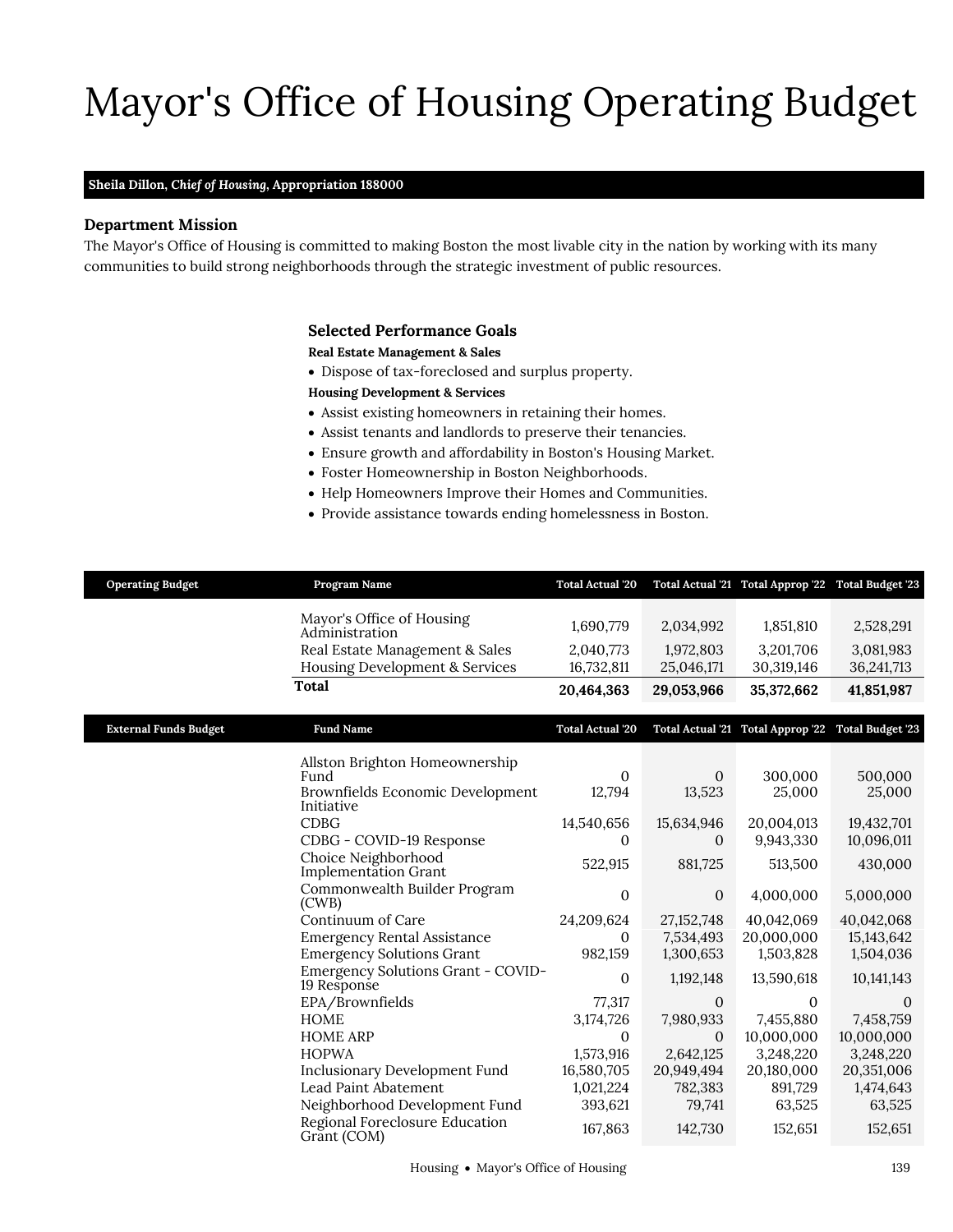|                         | Rose Fellowship                             | 0                       | 49.066                  | 50,104                  | 68,212                  |
|-------------------------|---------------------------------------------|-------------------------|-------------------------|-------------------------|-------------------------|
|                         | Section 108 (Emp Zone)                      | 821,427                 | 2,190,584               | $\Omega$                | 0                       |
|                         | State Brownfields Site Assessment           | 7,294                   | 21,591                  | 191,215                 | 0                       |
|                         | Youth Homelessness Demonstration<br>Program | 366,729                 | 2,458,001               | 0                       | $\Omega$                |
|                         | <b>Total</b>                                | 64,452,874              | 91,006,881              | 152, 155, 682           | 145, 131, 616           |
|                         |                                             |                         |                         |                         |                         |
|                         |                                             |                         |                         |                         |                         |
| <b>Operating Budget</b> |                                             | <b>Actual</b> '20       | <b>Actual</b> '21       | Approp '22              | <b>Budget '23</b>       |
|                         | Personnel Services<br>Non Personnel         | 3,815,104<br>16,649,259 | 4,149,516<br>24,904,450 | 4,233,051<br>31,139,611 | 5,366,010<br>36,485,977 |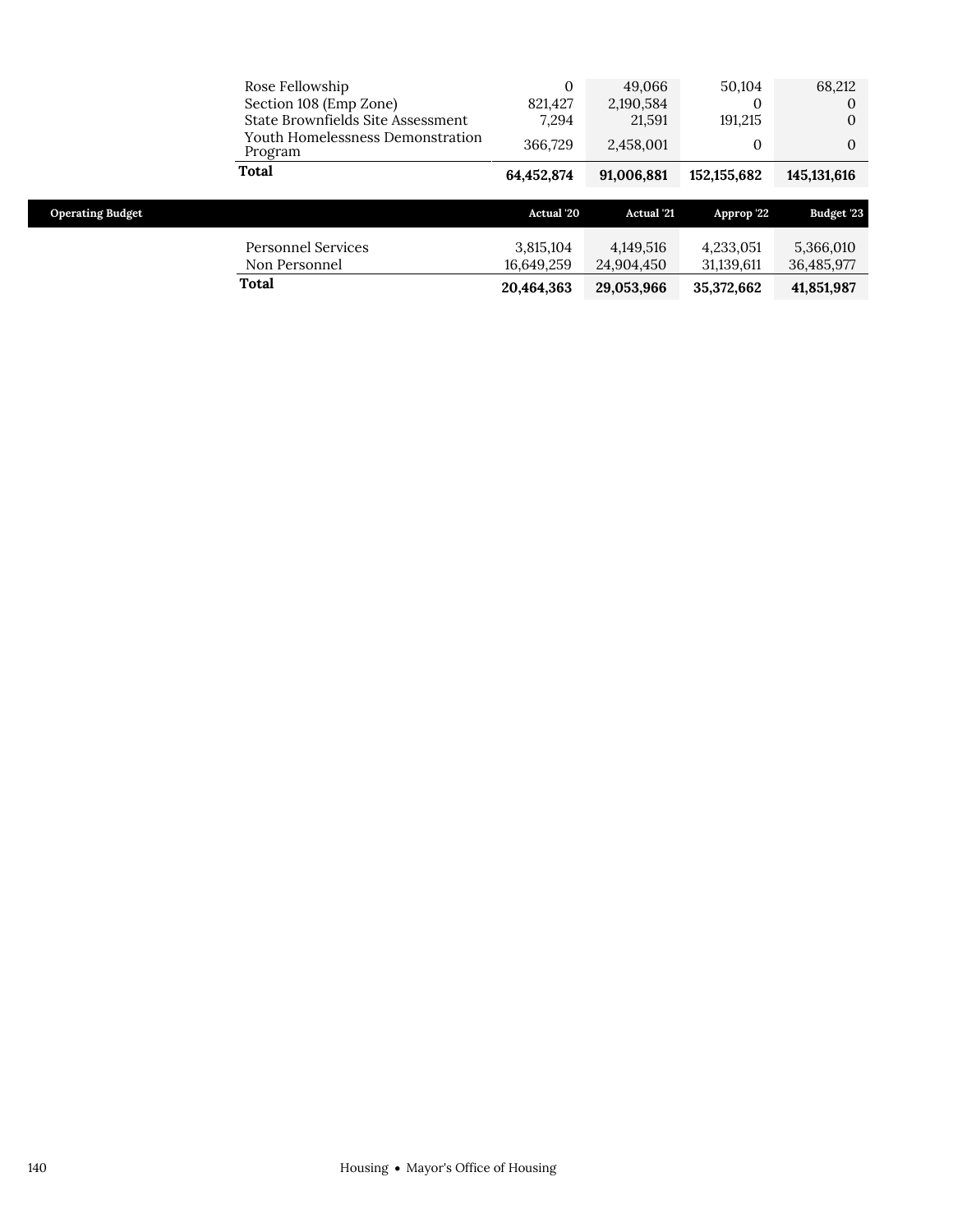# Mayor's Office of Housing Operating Budget



# **Authorizing Statutes**

- Enabling Legislation, 1961 Mass. Acts ch. 642, §§ 1-3.
- Sale of Certain Surplus Property, 1982 Mass. Acts ch. 190, § 24; 1986 Mass. Acts ch. 701, § 4.
- Design Services, M.G.L.A. c. 7, § 38A 1/2.
- Public Works Construction, M.G.L.A. c. 30, § 39M.
- Building Construction, M.G.L.A. c. 149, §§ 44A-44J.
- Municipal Participation in Condominiums, M.G.L.A. c. 183A, § 20.
- Boston Urban Homestead Program, CBC Ord. §§ 8-2.1-8-2.8.
- Code Enforcement, M.G.L.A. c.40, § 21d; M.G.L.A. c. 270, § 16.
- Transfers of Property to Boston Redevelopment Authority, CBC St. 11 §§ 251, 255.
- Committee on Foreclosed Real Estate; Powers, CBC Ord. §§ 11-7.1-11-7.2; CBC St. 11 §§ 251, 255.
- 1994 Mass. Acts ch. 282; CBC Ord. § 10- 2.1.

## **Description of Services**

The Department provides services and assistance through a wide variety of programs that are designed to improve the current housing stock of existing homeowners, promote homeownership, develop and preserve affordable housing, and dispose of City-owned tax foreclosed and surplus property in a responsible manner.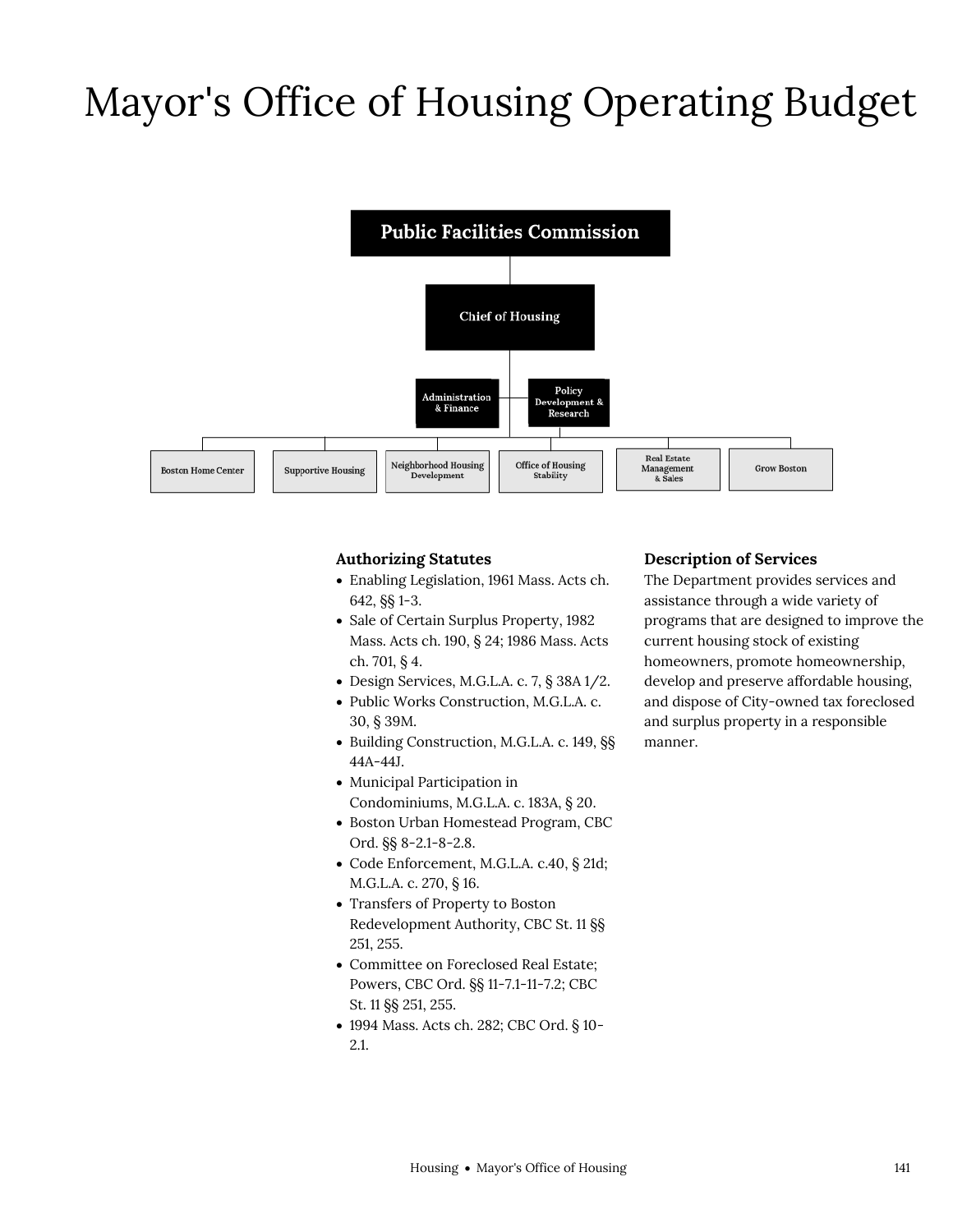# Department History

| <b>Personnel Services</b>                                           | FY20 Expenditure                 | <b>FY21 Expenditure</b>     | <b>FY22 Appropriation</b>           | <b>FY23 Recommended</b>    | Inc/Dec 22 vs 23             |
|---------------------------------------------------------------------|----------------------------------|-----------------------------|-------------------------------------|----------------------------|------------------------------|
| 51000 Permanent Employees                                           | 3,810,175                        | 4,101,012                   | 4,177,551                           | 5,310,510                  | 1,132,959                    |
| 51100 Emergency Employees                                           | 4,929                            | 37,504                      | 42,000                              | 42,000                     | $\Omega$                     |
| 51200 Overtime<br>51600 Unemployment Compensation                   | 0<br>$\mathbf{0}$                | $\mathbf{0}$<br>11,000      | $\mathbf{0}$<br>11,000              | $\mathbf{0}$<br>11,000     | $\mathbf{0}$<br>$\Omega$     |
| 51700 Workers' Compensation                                         | $\mathbf{0}$                     | $\mathbf{0}$                | 2,500                               | 2,500                      | $\mathbf{0}$                 |
| <b>Total Personnel Services</b>                                     | 3,815,104                        | 4,149,516                   | 4,233,051                           | 5,366,010                  | 1,132,959                    |
| <b>Contractual Services</b>                                         | FY20 Expenditure                 | FY21 Expenditure            | <b>FY22 Appropriation</b>           | <b>FY23</b> Recommended    | Inc/Dec 22 vs 23             |
| 52100 Communications                                                | 68,933                           | 85,786                      | 64,730                              | 66,187                     | 1,457                        |
| 52200 Utilities                                                     | 29,498                           | 34,095                      | 35,481                              | 88,877                     | 53,396                       |
| 52400 Snow Removal                                                  | $\mathbf{0}$                     | $\mathbf{0}$                | $\mathbf{0}$                        | $\mathbf{0}$               | $\mathbf 0$                  |
| 52500 Garbage/Waste Removal<br>52600 Repairs Buildings & Structures | 6,665<br>158,636                 | 7,741<br>55,918             | 7,500<br>111,400                    | 7,500<br>111,400           | $\mathbf{0}$<br>$\mathbf{0}$ |
| 52700 Repairs & Service of Equipment                                | 4,762                            | 12,669                      | 9,500                               | 7,500                      | $-2,000$                     |
| 52800 Transportation of Persons                                     | 3,996                            | 255                         | 5,000                               | 5,000                      |                              |
| 52900 Contracted Services                                           | 1,384,934                        | 1,737,197                   | 5,250,096                           | 3,056,096                  | $-2,194,000$                 |
| <b>Total Contractual Services</b>                                   | 1,657,424                        | 1,933,661                   | 5,483,707                           | 3,342,560                  | $-2,141,147$                 |
| <b>Supplies &amp; Materials</b>                                     | FY20 Expenditure                 | FY21 Expenditure            | <b>FY22 Appropriation</b>           | FY23 Recommended           | Inc/Dec 22 vs 23             |
| 53000 Auto Energy Supplies                                          | 128                              | 31                          | 199                                 | $\mathbf 0$                | $-199$                       |
| 53200 Food Supplies<br>53400 Custodial Supplies                     | $\mathbf{0}$<br>$\boldsymbol{0}$ | $\mathbf 0$<br>$\mathbf{0}$ | $\boldsymbol{0}$<br>$\mathbf{0}$    | $\mathbf 0$<br>$\mathbf 0$ | 0<br>$\mathbf{0}$            |
| 53500 Med, Dental, & Hosp Supply                                    | $\mathbf{0}$                     | $\mathbf{0}$                | $\Omega$                            | $\mathbf{0}$               | 0                            |
| 53600 Office Supplies and Materials                                 | 13,747                           | 12,704                      | 20,800                              | 18,000                     | $-2,800$                     |
| 53700 Clothing Allowance                                            | 6,018<br>$\mathbf{0}$            | 6,595<br>$\mathbf{0}$       | 7,000                               | 7,000                      | $\mathbf{0}$<br>$\Omega$     |
| 53800 Educational Supplies & Mat<br>53900 Misc Supplies & Materials | 6,607                            | 631                         | $\mathbf{0}$<br>10,500              | $\mathbf{0}$<br>7,500      | $-3,000$                     |
|                                                                     |                                  |                             |                                     |                            |                              |
| Total Supplies & Materials                                          | 26,500                           | 19,961                      | 38,499                              | 32,500                     | $-5,999$                     |
| <b>Current Chgs &amp; Oblig</b>                                     | FY20 Expenditure                 | <b>FY21 Expenditure</b>     | FY22 Appropriation                  | FY23 Recommended           | Inc/Dec 22 vs 23             |
|                                                                     |                                  |                             |                                     |                            |                              |
| 54300 Workers' Comp Medical<br>54400 Legal Liabilities              | 1,126<br>$\mathbf{0}$            | $\mathbf{0}$<br>3,570       | 5,000<br>3,570                      | 5,000<br>3,180             | $\mathbf{0}$<br>$-390$       |
| 54500 Aid To Veterans                                               | $\mathbf{0}$                     | 0                           | $\mathbf{0}$                        | $\mathbf 0$                | $\mathbf 0$                  |
| 54600 Current Charges H&I                                           | $\boldsymbol{0}$                 | $\mathbf{0}$                | $\mathbf{0}$                        | $\mathbf{0}$               | $\mathbf{0}$                 |
| 54700 Indemnification<br>54800 Reserve Account                      | $\mathbf{0}$<br>$\mathbf{0}$     | $\mathbf 0$<br>$\mathbf{0}$ | $\mathbf{0}$<br>$\mathbf{0}$        | $\mathbf{0}$<br>$\Omega$   | $\mathbf{0}$<br>$\Omega$     |
| 54900 Other Current Charges                                         | 67,022                           | 77,445                      | 122,506                             | 116,408                    | $-6,098$                     |
| Total Current Chgs & Oblig                                          | 68,148                           | 81,015                      | 131,076                             | 124,588                    | $-6,488$                     |
| Equipment                                                           | FY20 Expenditure                 | FY21 Expenditure            | <b>FY22 Appropriation</b>           | FY23 Recommended           | Inc/Dec 22 vs 23             |
| 55000 Automotive Equipment                                          | $\mathbf{0}$                     | $\mathbf{0}$                | $\mathbf{0}$                        | $\mathbf 0$                | $\mathbf 0$                  |
| 55400 Lease/Purchase                                                | 0                                | $\mathbf 0$                 | $\mathbf{0}$                        | 0                          | $\mathbf{0}$                 |
| 55600 Office Furniture & Equipment                                  | $\Omega$                         | $\Omega$                    | $\Omega$                            | 0                          | 0                            |
| 55900 Misc Equipment                                                | 6,735<br>6,735                   | 6,470<br>6,470              | 22,986                              | 22,986<br>22,986           | 0<br>0                       |
| <b>Total Equipment</b><br>Other                                     | FY20 Expenditure                 | <b>FY21 Expenditure</b>     | 22,986<br><b>FY22 Appropriation</b> | FY23 Recommended           | Inc/Dec 22 vs 23             |
|                                                                     |                                  |                             |                                     |                            |                              |
| 56200 Special Appropriation                                         | 14,890,452                       | 22,863,343                  | 25,463,343                          | 32,963,343                 | 7,500,000                    |
| 57200 Structures & Improvements<br>58000 Land & Non-Structure       | $\theta$<br>$\mathbf{0}$         | 0<br>0                      | $\theta$<br>$\mathbf{0}$            | 0<br>$\mathbf 0$           | $\Omega$                     |
| <b>Total Other</b>                                                  | 14,890,452                       | 22,863,343                  | 25,463,343                          | 32,963,343                 | 7,500,000                    |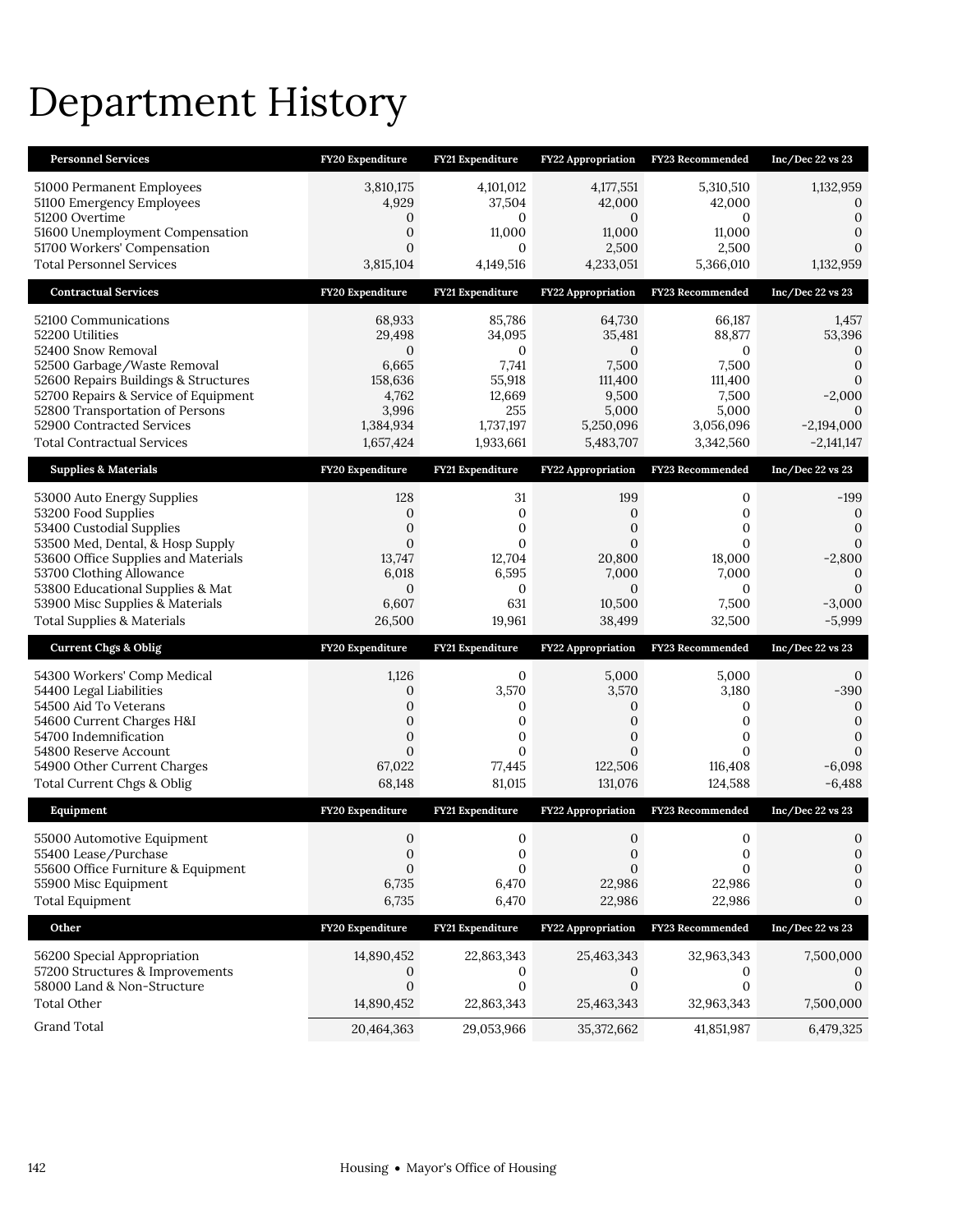# Department Personnel

| <b>Title</b>                                     | Union<br>Code   | Grade | Position | FY23 Salary | Title                                | Union<br>Code   | Grade | Position | <b>FY23 Salary</b> |
|--------------------------------------------------|-----------------|-------|----------|-------------|--------------------------------------|-----------------|-------|----------|--------------------|
|                                                  |                 |       |          |             |                                      |                 |       |          |                    |
| <b>Accounting Manager</b>                        | SU <sub>2</sub> | 22    | 0.50     | 44,864      | <b>Financial Analyst</b>             | SU <sub>2</sub> | 19    | 0.25     | 17,871             |
| <b>Admin Assist</b>                              | <b>EXM</b>      | 19    | 0.07     | 4,332       | <b>HMIS Administrator</b>            | SU <sub>2</sub> | 23    | 0.05     | 4,878              |
| Architect                                        | SU <sub>2</sub> | 21    | 1.10     | 75,041      | <b>HMIS User Specialist</b>          | SU <sub>2</sub> | 19    | 0.05     | 2,761              |
| Asset Manager                                    | SU <sub>2</sub> | 21    | 0.50     | 34,946      | Housing Crisis Case Coord            | SU <sub>2</sub> | 21    | 2.00     | 151,535            |
| <b>Assistant Director</b>                        | <b>EXM</b>      | 26    | 5.22     | 540,377     | Housing Development Officer          | SU <sub>2</sub> | 22    | 4.30     | 347,826            |
| Assistant-Director                               | <b>EXM</b>      | 26    | 0.35     | 37,508      | Legal Sec                            | <b>EXM</b>      | 19    | 0.25     | 15,472             |
| <b>Assoc Deputy Director</b>                     | <b>EXM</b>      | 28    | 1.55     | 183,646     | Loan Monitor                         | SU <sub>2</sub> | 19    | 0.25     | 15,404             |
| Asst Dir for Compliance Loans                    | <b>EXM</b>      | 26    | 0.25     | 26,791      | Manager Of Research & Dev            | SU <sub>2</sub> | 23    | 0.25     | 24,388             |
| <b>Budget Manager</b>                            | SU <sub>2</sub> | 22    | 0.25     | 19,937      | <b>Operations Manager</b>            | <b>EXM</b>      | 25    | 1.45     | 140,829            |
| Business Analyst/Product<br>Owner                | SU <sub>2</sub> | 22    | 0.25     | 15,456      | Policy Advisor                       | <b>EXM</b>      | 28    | 0.25     | 31,342             |
| <b>Communication Spec</b>                        | <b>EXM</b>      | 22    | 0.25     | 16,305      | Procurement Officer                  | SU <sub>2</sub> | 20    | 0.25     | 19,319             |
| Compliance Monitor                               | SU <sub>2</sub> | 20    | 0.20     | 15,453      | Prog Asst                            | SU <sub>2</sub> | 19    | 3.75     | 238,802            |
| <b>Construction &amp; Design Serv</b><br>Manager | SU <sub>2</sub> | 24    | 0.10     | 10,545      | Program Manager                      | SU <sub>2</sub> | 21    | 6.95     | 524,570            |
| <b>Construction Manager</b>                      | SU <sub>2</sub> | 23    | 1.00     | 97,550      | Project Manager                      | SU <sub>2</sub> | 22    | 1.00     | 90,249             |
| <b>Construction Specialist II</b>                | SU <sub>2</sub> | 21    | 0.90     | 68,476      | Project Mngr                         | SU <sub>2</sub> | 21    | 3.50     | 245,304            |
| <b>Construction Supervisor</b>                   | SU <sub>2</sub> | 21    | 1.50     | 111,923     | Property Mgmt                        | SU <sub>2</sub> | 22    | 2.00     | 180,498            |
| Controller                                       | <b>EXM</b>      | 27    | 0.25     | 27,684      | Reasearch & Development Anl          | SU <sub>2</sub> | 21    | 0.25     | 20,875             |
| <b>Contruction Specialist I</b>                  | SU <sub>2</sub> | 20    | 1.50     | 103,248     | Records Manager                      | SU <sub>2</sub> | 21    | 0.25     | 20,875             |
| Deputy Director                                  | <b>EXM</b>      | 27    | 0.40     | 46,364      | Senior Account Specialist            | SU <sub>2</sub> | 21    | 0.25     | 20,875             |
| Deputy Director                                  | <b>EXM</b>      | 29    | 3.65     | 480,113     | Special Assistant                    | <b>EXM</b>      | 22    | 0.25     | 13,753             |
| Dir of Asset & Prog Strategy                     | <b>EXM</b>      | 29    | 0.40     | 54,239      | Sr Budget Manager                    | SU <sub>2</sub> | 24    | 0.25     | 26,362             |
| Director                                         | <b>CDH</b>      | NG    | 1.00     | 166,456     | Sr Compliance Officer                | SU <sub>2</sub> | 22    | 1.20     | 90,163             |
| Director of Legal Unit                           | <b>EXM</b>      | 28    | 0.25     | 31,342      | Sr Developer                         | SU <sub>2</sub> | 24    | 0.25     | 26,362             |
| Director of Marketing                            | <b>EXM</b>      | 28    | 0.25     | 31,342      | Sr Housing Develop Officer           | SU <sub>2</sub> | 24    | 1.50     | 146,253            |
| Director of Operations                           | <b>EXM</b>      | 29    | 1.00     | 128,711     | Sr Program Manager                   | SU <sub>2</sub> | 23    | 1.75     | 135,430            |
| Dir-Public/Media Relations                       | <b>EXM</b>      | 28    | 1.00     | 125,368     | Sr Project Manager                   | SU <sub>2</sub> | 23    | 1.00     | 97,550             |
| Finance Manager                                  | SU <sub>2</sub> | 22    | 0.25     | 22,562      | Sr Project Manager (DND)             | SU <sub>2</sub> | 24    | 2.00     | 189,816            |
|                                                  |                 |       |          |             | <b>Technology Support Specialist</b> | SU <sub>2</sub> | 21    | 0.25     | 16,502             |

# **Adjustments**

| <b>FY23 Total Request</b> | 5,310,510  |
|---------------------------|------------|
| Salary Savings            | $-125.000$ |
| Chargebacks               |            |
| Other                     | 59.067     |
| Differential Payments     |            |
|                           |            |

**Total 60 5,376,443**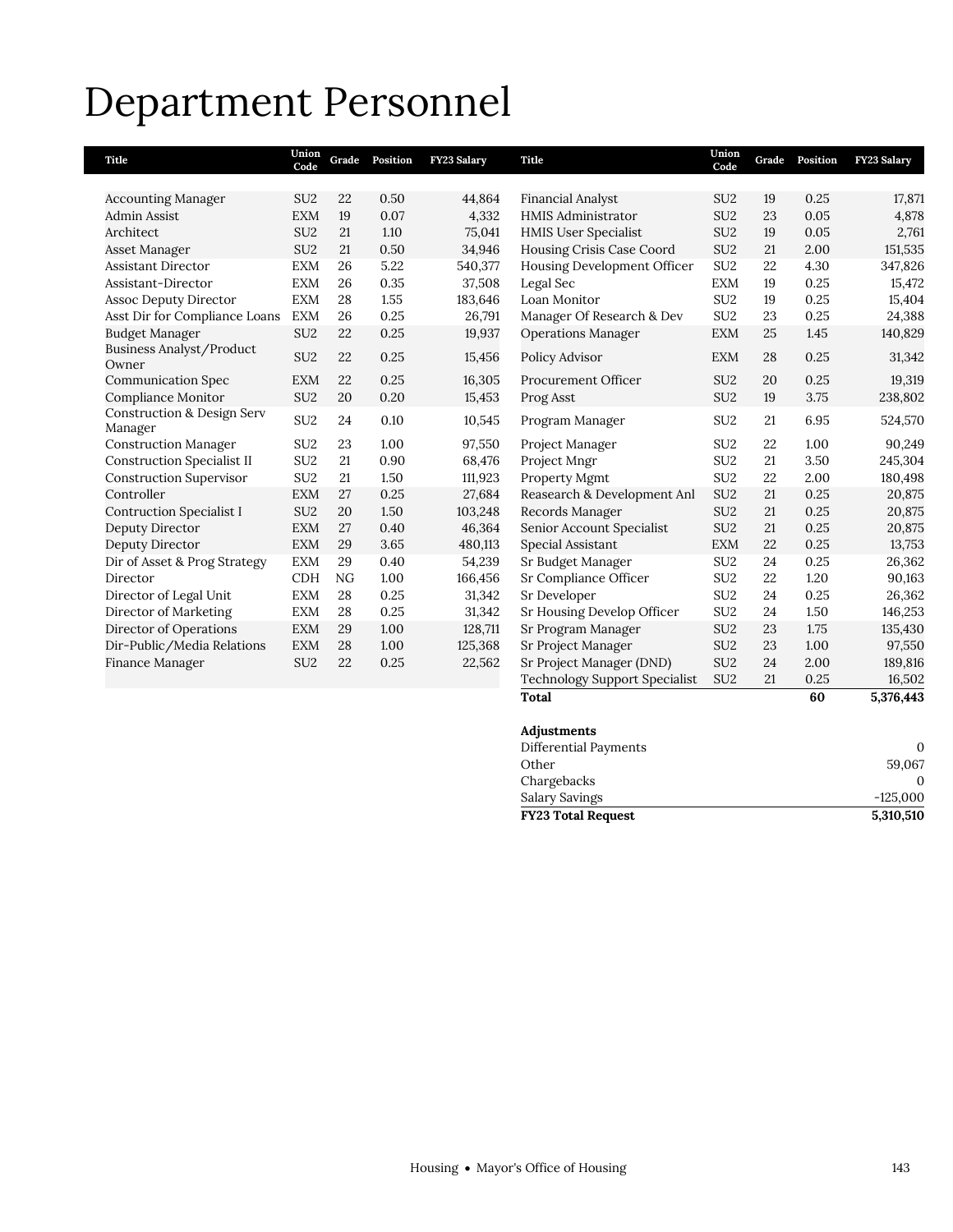# External Funds History

| <b>Personnel Services</b>                                                    | FY20 Expenditure                 | <b>FY21 Expenditure</b>     | <b>FY22 Appropriation</b>        | FY23 Recommended        | Inc/Dec 22 vs 23            |
|------------------------------------------------------------------------------|----------------------------------|-----------------------------|----------------------------------|-------------------------|-----------------------------|
| 51000 Permanent Employees                                                    | 7,771,761                        | 7,800,768                   | 7,978,683                        | 7,773,607               | $-204,853$                  |
| 51100 Emergency Employees<br>51200 Overtime                                  | 0<br>$\mathbf 0$                 | 0<br>$\mathbf{0}$           | 0<br>$\mathbf{0}$                | 0<br>$\mathbf{0}$       | 0<br>$\mathbf{0}$           |
| 51300 Part Time Employees                                                    | $\Omega$                         | $\Omega$                    | $\Omega$                         | 0                       | $\Omega$                    |
| 51400 Health Insurance<br>51500 Pension & Annuity                            | 1,084,362<br>583,490             | 1,161,642<br>684,552        | 1,098,261<br>658,957             | 1,107,675<br>666,150    | 9,414<br>7,193              |
| 51600 Unemployment Compensation                                              | 0                                | 0                           | 0                                | 0                       | $\boldsymbol{0}$            |
| 51700 Workers' Compensation<br>51800 Indirect Costs                          | $\mathbf{0}$<br>$\Omega$         | $\mathbf{0}$<br>$\Omega$    | $\mathbf{0}$<br>$\Omega$         | $\mathbf{0}$<br>0       | $\mathbf 0$<br>$\mathbf{0}$ |
| 51900 Medicare                                                               | 92,496                           | 93,501                      | 106,165                          | 107,074                 | 909                         |
| <b>Total Personnel Services</b>                                              | 9,532,109                        | 9,740,463                   | 9,842,066                        | 9,654,729               | $-187,337$                  |
| <b>Contractual Services</b>                                                  | FY20 Expenditure                 | FY21 Expenditure            | <b>FY22 Appropriation</b>        | FY23 Recommended        | Inc/Dec 22 vs 23            |
| 52100 Communications                                                         | 61,949                           | 48,308                      | 67,117                           | 66,187                  | -930                        |
| 52200 Utilities<br>52400 Snow Removal                                        | 40,128<br>0                      | 37,817<br>0                 | 59,000<br>$\mathbf{0}$           | 22,500<br>$\mathbf{0}$  | $-36,500$<br>0              |
| 52500 Garbage/Waste Removal                                                  | $\mathbf{0}$                     | 880                         | 5,750                            | 2,000                   | $-3,750$                    |
| 52600 Repairs Buildings & Structures<br>52700 Repairs & Service of Equipment | 36,369<br>3,297                  | 13,686<br>1,295             | 153,653<br>24,000                | 131.000<br>22,000       | $-22,653$<br>$-2,000$       |
| 52800 Transportation of Persons                                              | 30,421                           | $-695$                      | 57,895                           | 51,248                  | $-6,647$                    |
| 52900 Contracted Services                                                    | 54, 557, 338                     | 80,954,314                  | 141,418,898                      | 134,851,292             | $-6,567,606$                |
| <b>Total Contractual Services</b>                                            | 54,729,502                       | 81,055,605                  | 141,786,313                      | 135,146,227             | $-6,640,086$                |
| <b>Supplies &amp; Materials</b>                                              | FY20 Expenditure                 | FY21 Expenditure            | FY22 Appropriation               | FY23 Recommended        | $Inc/Dec$ 22 vs 23          |
| 53000 Auto Energy Supplies                                                   | $\mathbf 0$                      | $\mathbf{0}$                | 5,000                            | $\mathbf{0}$            | $-5,000$                    |
| 53200 Food Supplies<br>53400 Custodial Supplies                              | $\mathbf 0$<br>$\mathbf 0$       | $\mathbf{0}$<br>$\mathbf 0$ | $\mathbf{0}$<br>1,250            | 5,000<br>0              | 5,000<br>$-1,250$           |
| 53500 Med, Dental, & Hosp Supply                                             | $\mathbf{0}$                     | $\mathbf{0}$                | $\mathbf{0}$                     | $\mathbf{0}$            | $\overline{0}$              |
| 53600 Office Supplies and Materials<br>53700 Clothing Allowance              | 35,890<br>14,481                 | 13,200<br>14,657            | 75,800<br>14,381                 | 75,900<br>12,094        | 100<br>$-2,287$             |
| 53800 Educational Supplies & Mat                                             | $\mathbf{0}$                     | $\mathbf{0}$                | $\mathbf{0}$                     | $\mathbf{0}$            | $\overline{0}$              |
| 53900 Misc Supplies & Materials                                              | 8,981                            | 61                          | 19,400                           | 18,650                  | $-750$                      |
| Total Supplies & Materials                                                   | 59,352                           | 27,918                      | 115,831                          | 111,644                 | $-4,187$                    |
| <b>Current Chgs &amp; Oblig</b>                                              | FY20 Expenditure                 | FY21 Expenditure            | <b>FY22 Appropriation</b>        | FY23 Recommended        | Inc/Dec 22 vs 23            |
| 54300 Workers' Comp Medical                                                  | 0                                | $\boldsymbol{0}$            | 5,000                            | $\mathbf 0$             | $-5,000$                    |
| 54400 Legal Liabilities<br>54600 Current Charges H&I                         | $\mathbf{0}$<br>$\boldsymbol{0}$ | $\mathbf 0$<br>$\mathbf{0}$ | $\mathbf{0}$<br>$\boldsymbol{0}$ | 0<br>0                  | 0<br>$\mathbf 0$            |
| 54700 Indemnification                                                        | $\mathbf{0}$                     | $\mathbf{0}$                | $\mathbf{0}$                     | $\mathbf{0}$            | $\mathbf{0}$                |
| 54800 Reserve Account                                                        | $\Omega$                         | $\Omega$                    | $\Omega$                         | 0                       | 0                           |
| 54900 Other Current Charges<br>Total Current Chgs & Oblig                    | 95,381<br>95,381                 | 72,990<br>72,990            | 325,209<br>330,209               | 137,975<br>137,975      | $-187,234$<br>$-192,234$    |
| Equipment                                                                    | FY20 Expenditure                 | <b>FY21 Expenditure</b>     | <b>FY22 Appropriation</b>        | FY23 Recommended        | $Inc/Dec$ 22 vs 23          |
| 55000 Automotive Equipment                                                   | 0                                | 0                           | $\mathbf{0}$                     | 0                       | 0                           |
| 55400 Lease/Purchase                                                         | $\mathbf{0}$                     | $\mathbf{0}$                | $\mathbf{0}$                     | $\mathbf{0}$            | $\boldsymbol{0}$            |
| 55600 Office Furniture & Equipment<br>55900 Misc Equipment                   | 4,092<br>32,443                  | 3,000<br>106,905            | 25,000<br>56,264                 | 25,000<br>56,264        | $\mathbf{0}$<br>0           |
| <b>Total Equipment</b>                                                       | 36,535                           | 109,905                     | 81,264                           | 81,264                  | 0                           |
| Other                                                                        | FY20 Expenditure                 | FY21 Expenditure            | FY22 Appropriation               | <b>FY23 Recommended</b> | Inc/Dec 22 vs 23            |
| 56200 Special Appropriation                                                  | 0                                | $\mathbf 0$                 | $\mathbf{0}$                     | 0                       | 0                           |
| 57200 Structures & Improvements                                              | $\boldsymbol{0}$                 | $\mathbf 0$                 | $\mathbf 0$                      | 0                       | $\boldsymbol{0}$            |
| 58000 Land & Non-Structure                                                   | 0                                | $\boldsymbol{0}$            | 0                                | $\boldsymbol{0}$        | $\mathbf 0$                 |
| <b>Total Other</b>                                                           | $\mathbf{0}$                     | $\mathbf{0}$                | $\mathbf{0}$                     | $\mathbf{0}$            | 0                           |
| Grand Total                                                                  | 64,452,874                       | 91,006,881                  | 152, 155, 682                    | 145,131,616             | $-7,023,844$                |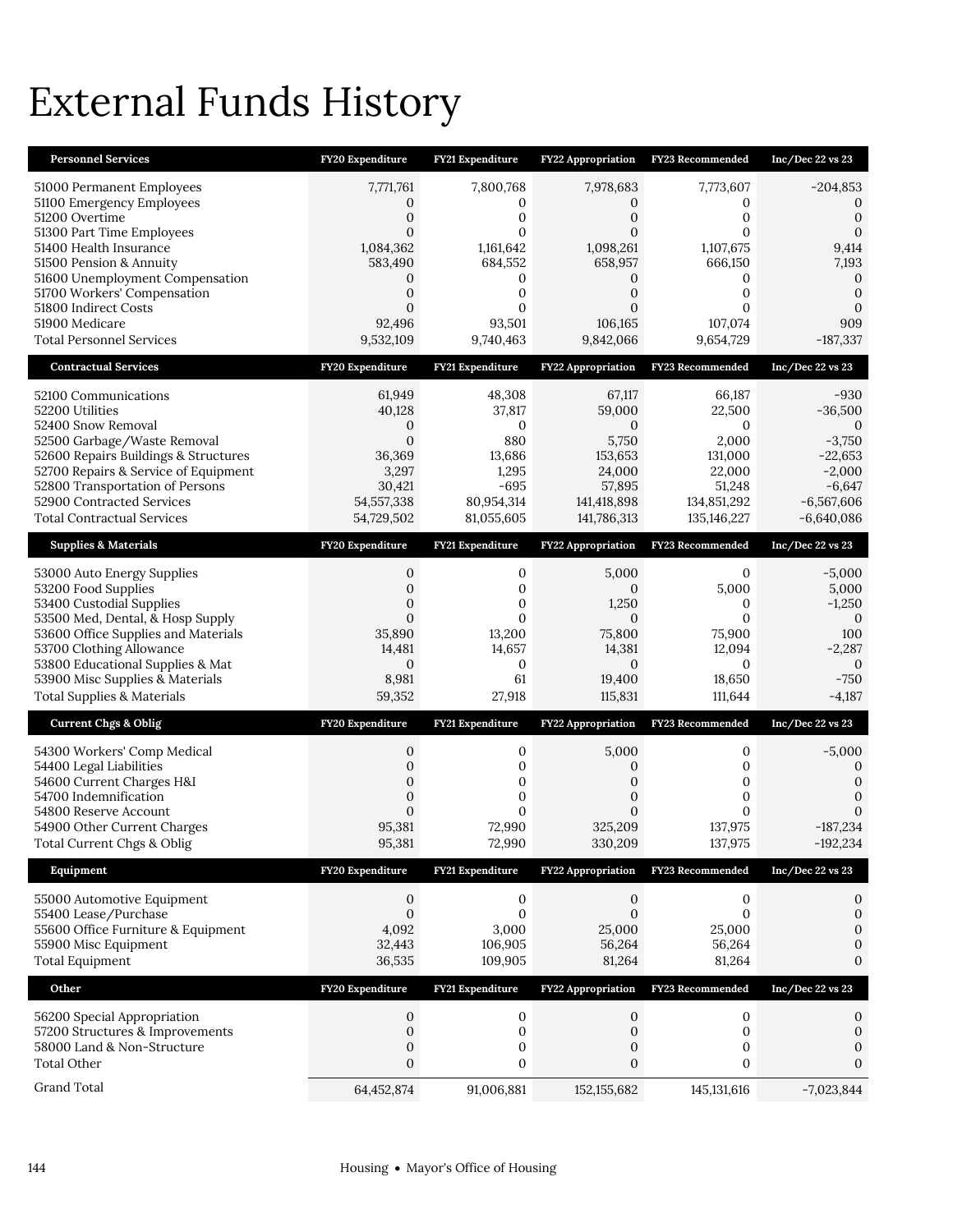# External Funds Personnel

| Title                                            | Union<br>Code   | Grade | Position | FY23 Salary | Title                                | Union<br>Code   | Grade | Position | FY23 Salary |
|--------------------------------------------------|-----------------|-------|----------|-------------|--------------------------------------|-----------------|-------|----------|-------------|
|                                                  |                 |       |          |             |                                      |                 |       |          |             |
| <b>Accounting Manager</b>                        | SU <sub>2</sub> | 22    | 1.50     | 134,593     | Financial_Analyst                    | SU <sub>2</sub> | 19    | 0.75     | 53,613      |
| <b>Admin Assist</b>                              | <b>EXM</b>      | 19    | 0.93     | 57,554      | <b>HMIS Administrator</b>            | SU <sub>2</sub> | 23    | 0.95     | 92,673      |
| Advisor to the Chief of DND                      | <b>EXM</b>      | NG    | 2.00     | 145,398     | <b>HMIS User Specialist</b>          | SU <sub>2</sub> | 19    | 0.95     | 52,457      |
| Architect                                        | SU <sub>2</sub> | 21    | 0.90     | 75,148      | Housing Crisis Case Coord            | SU <sub>2</sub> | 21    | 2.00     | 125,046     |
| Asset Manager                                    | SU <sub>2</sub> | 21    | 1.50     | 104,837     | Housing Development Officer          | SU <sub>2</sub> | 22    | 14.70    | 1,202,274   |
| <b>Assistant Director</b>                        | <b>EXM</b>      | 26    | 5.78     | 568,850     | Legal Sec                            | <b>EXM</b>      | 19    | 0.75     | 46,415      |
| Assistant-Director                               | <b>EXM</b>      | 26    | 1.65     | 176,822     | Loan Monitor                         | SU <sub>2</sub> | 19    | 0.75     | 46,211      |
| <b>Assoc Deputy Director</b>                     | <b>EXM</b>      | 28    | 2.45     | 295,194     | Manager Of Research & Dev            | SU <sub>2</sub> | 23    | 0.75     | 73,163      |
| Asst Dir for Compliance Loans                    | <b>EXM</b>      | 26    | 0.75     | 80,374      | <b>Operations Manager</b>            | <b>EXM</b>      | 25    | 3.55     | 320,373     |
| <b>Budget Manager</b>                            | SU <sub>2</sub> | 22    | 0.75     | 59,811      | Policy Advisor                       | <b>EXM</b>      | 28    | 0.75     | 94,026      |
| Business Analyst/Product<br>Owner                | SU <sub>2</sub> | 22    | 0.75     | 46,367      | Procurement Officer                  | SU <sub>2</sub> | 20    | 0.75     | 57,957      |
| <b>Communication Spec</b>                        | <b>EXM</b>      | 22    | 0.75     | 48,915      | Prog Asst                            | SU <sub>2</sub> | 19    | 2.25     | 160,368     |
| Compliance Monitor                               | SU <sub>2</sub> | 20    | 1.80     | 139,078     | Program Manager                      | SU <sub>2</sub> | 21    | 8.05     | 626,873     |
| <b>Construction &amp; Design Serv</b><br>Manager | SU <sub>2</sub> | 24    | 0.90     | 94,904      | Project Mngr                         | SU <sub>2</sub> | 21    | 2.50     | 195,421     |
| <b>Construction Manager</b>                      | SU <sub>2</sub> | 23    | 1.00     | 97,550      | Reasearch & Development Anl          | SU <sub>2</sub> | 21    | 0.75     | 62,624      |
| <b>Construction Specialist II</b>                | SU <sub>2</sub> | 21    | 3.10     | 241,441     | Records Manager                      | SU <sub>2</sub> | 21    | 0.75     | 62,624      |
| <b>Construction Supervisor</b>                   | SU <sub>2</sub> | 21    | 1.50     | 111,923     | Senior Account Specialist            | SU <sub>2</sub> | 21    | 0.75     | 62,624      |
| Controller                                       | <b>EXM</b>      | 27    | 0.75     | 83,053      | Special Assistant                    | <b>EXM</b>      | 22    | 0.75     | 41,258      |
| <b>Contruction Specialist I</b>                  | SU <sub>2</sub> | 20    | 1.50     | 103,248     | Sr Budget Manager                    | SU <sub>2</sub> | 24    | 0.75     | 79,087      |
| Deputy Director                                  | <b>EXM</b>      | 27    | 0.40     | 46,364      | Sr Compliance Officer                | SU <sub>2</sub> | 22    | 1.80     | 162,449     |
| Deputy Director                                  | <b>EXM</b>      | 29    | 3.35     | 441,270     | Sr Developer                         | SU <sub>2</sub> | 24    | 0.75     | 79,087      |
| Dir of Asset & Prog Strategy                     | <b>EXM</b>      | 29    | 0.60     | 81,359      | Sr Housing Develop Officer           | SU <sub>2</sub> | 24    | 4.50     | 465,710     |
| Director of Legal Unit                           | <b>EXM</b>      | 28    | 0.75     | 94,026      | Sr Program Manager                   | SU <sub>2</sub> | 23    | 4.25     | 355,743     |
| Director of Marketing                            | <b>EXM</b>      | 28    | 0.75     | 94,026      | Sr Project Manager                   | SU <sub>2</sub> | 23    | 1.00     | 97,550      |
| Finance Manager                                  | SU <sub>2</sub> | 22    | 0.75     | 67,687      | <b>Technology Support Specialist</b> | SU <sub>2</sub> | 21    | 0.75     | 49,497      |
|                                                  |                 |       |          |             | Total                                |                 |       | 93       | 8,154,915   |

| Adjustments               |            |
|---------------------------|------------|
| Differential Payments     | 0          |
| Other                     | $-81,309$  |
| Chargebacks               |            |
| Salary Savings            | $-300,000$ |
| <b>FY23 Total Request</b> | 7,773,607  |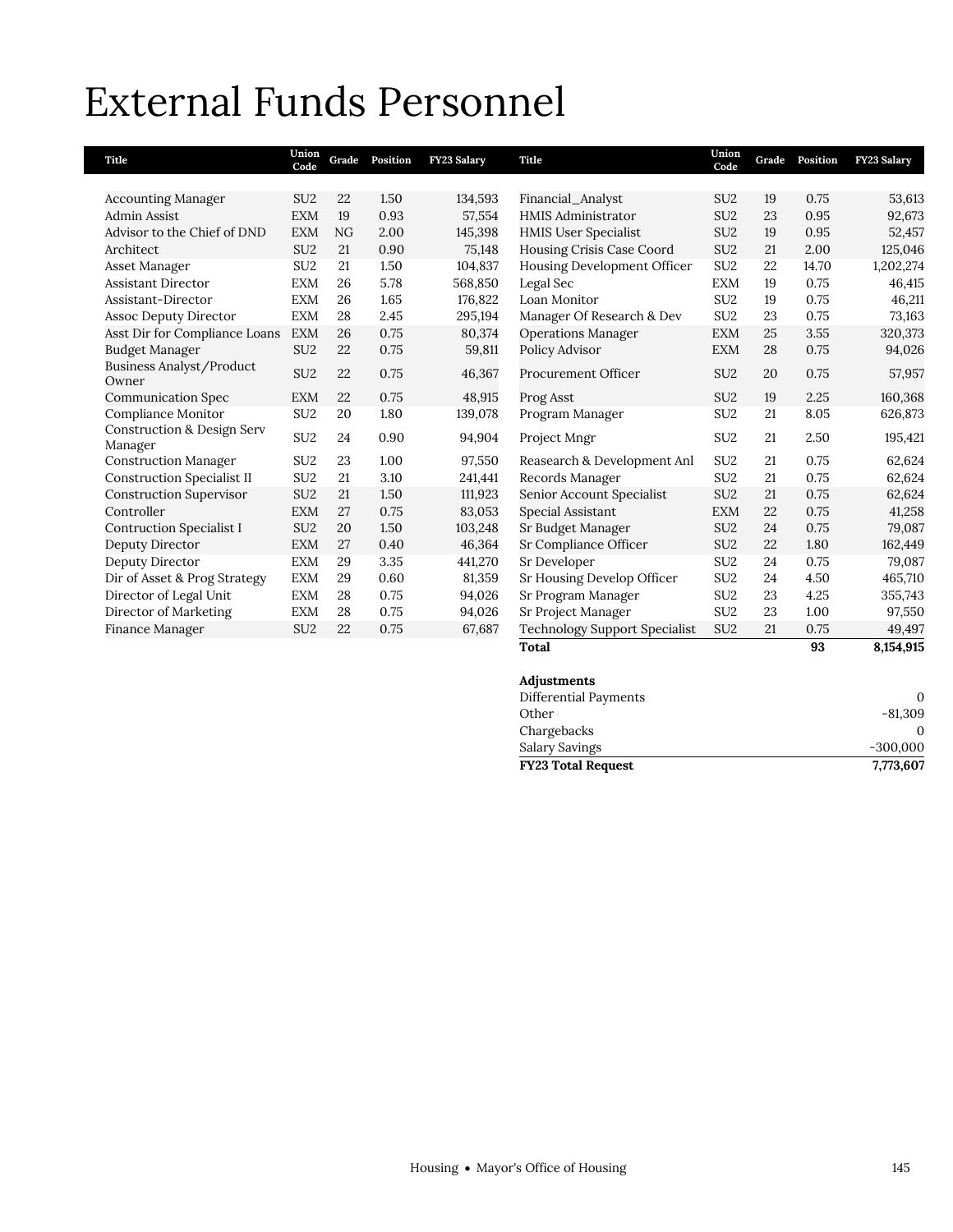# <span id="page-11-0"></span>Program 1. Mayor's Office of Housing Administration

**Rick Wilson, T. Davis,** *Deputy Director,* **Organization 188100**

# **Program Description**

The Administration Program enforces Department policies and procedures and provides support services to all Neighborhood Development programs to ensure the effective completion of departmental goals in compliance with City, State and Federal laws and regulations.

| <b>Operating Budget</b> |                                     | <b>Actual</b> '20    | <b>Actual</b> '21    | Approp '22           | <b>Budget '23</b>    |
|-------------------------|-------------------------------------|----------------------|----------------------|----------------------|----------------------|
|                         | Personnel Services<br>Non Personnel | 1,382,499<br>308.280 | 1,550,222<br>484.770 | 1.499.892<br>351.918 | 1,630,007<br>898.284 |
|                         | <b>Total</b>                        | 1,690,779            | 2,034,992            | 1,851,810            | 2,528,291            |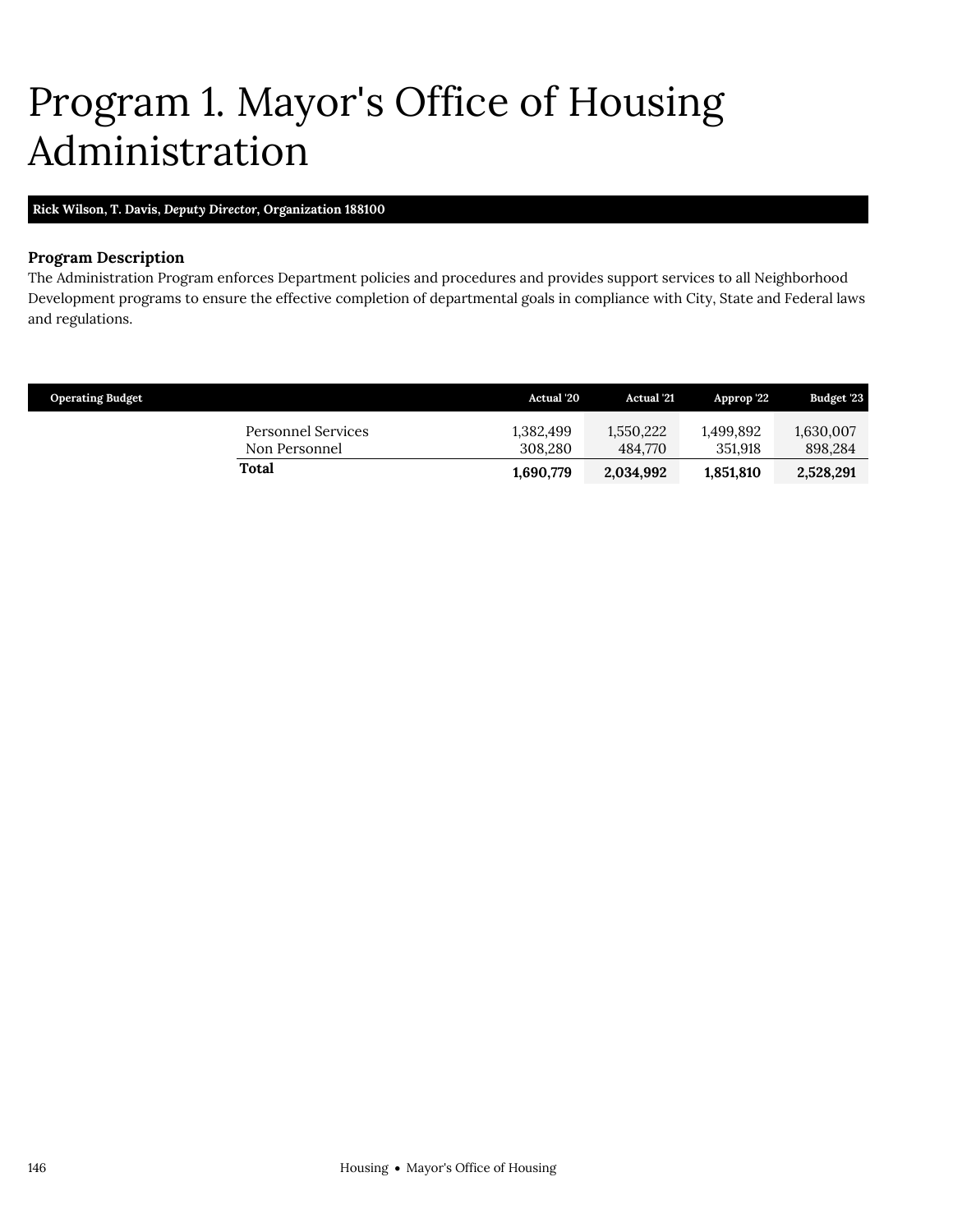# <span id="page-12-0"></span>Program 2. Real Estate Management & Sales

# **Donald Wright,** *Deputy Director,* **Organization 188200**

# **Program Description**

The Real Estate Management & Sales Program works to manage disposal of foreclosed land parcels and foreclosed buildings as quickly as possible, and in a manner that generates revenue for the City and provides benefits to the community.

|                                                                                                              | <b>Operating Budget</b> |                                                                                          | <b>Actual</b> '20    | <b>Actual</b> '21    | Approp '22           | Budget '23           |
|--------------------------------------------------------------------------------------------------------------|-------------------------|------------------------------------------------------------------------------------------|----------------------|----------------------|----------------------|----------------------|
|                                                                                                              |                         | Personnel Services<br>Non Personnel                                                      | 1,076,885<br>963.888 | 881,977<br>1,090,826 | 869,606<br>2,332,100 | 949,883<br>2,132,100 |
|                                                                                                              |                         | <b>Total</b>                                                                             | 2,040,773            | 1,972,803            | 3,201,706            | 3,081,983            |
| Performance<br><b>Goal:</b><br>Dispose of tax-foreclosed and surplus property<br><b>Performance Measures</b> |                         |                                                                                          |                      |                      |                      |                      |
|                                                                                                              |                         |                                                                                          | <b>Actual</b> '20    | <b>Actual</b> '21    | Projected '22        | Target '23           |
|                                                                                                              |                         | # of land parcels and buildings sold<br>or transferred for development and<br>open space | 27                   | 46                   | 84                   | 95                   |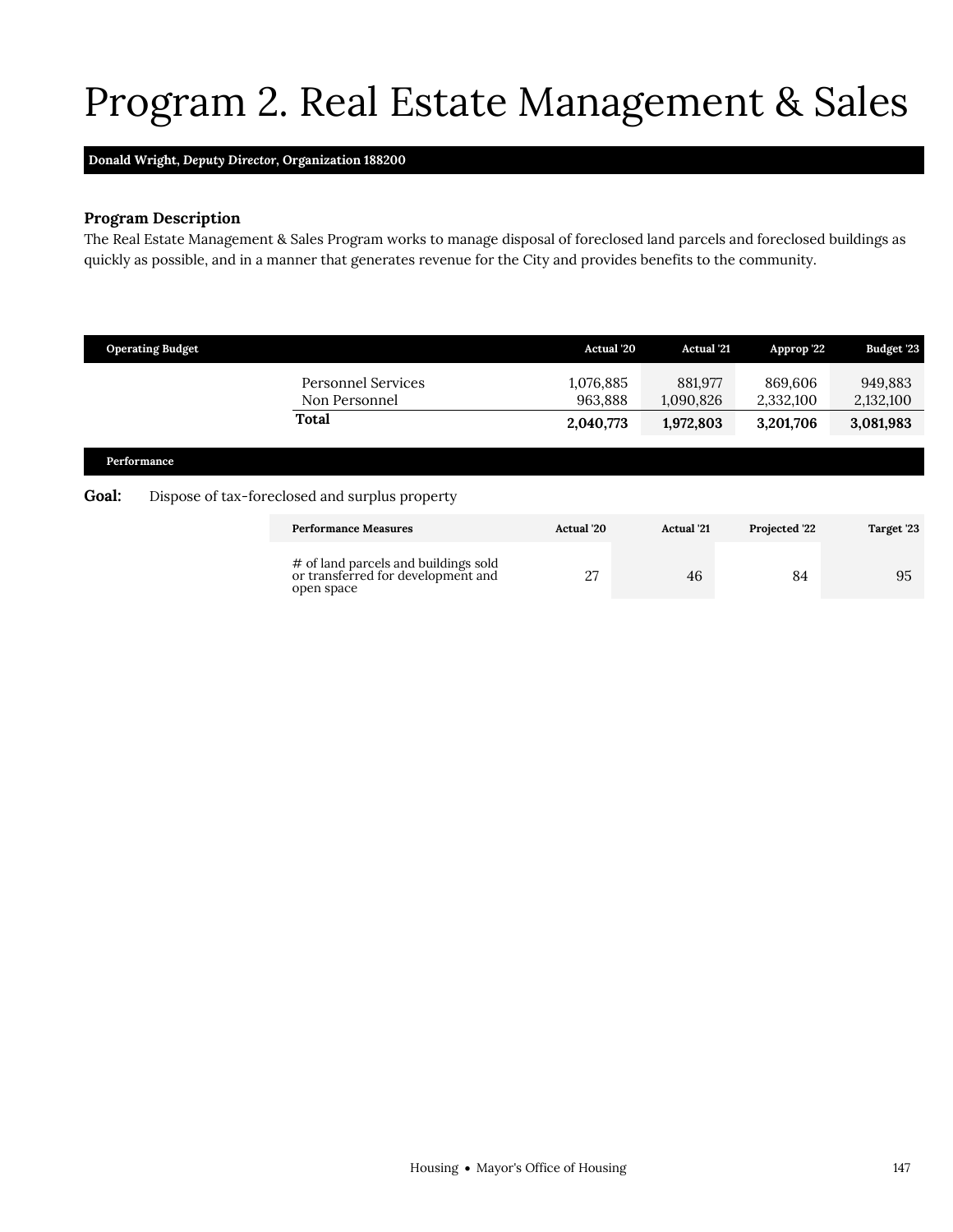# <span id="page-13-0"></span>Program 3. Housing Development & Services

## **R.O'Brien, L. Bernstein, J. Boatright, D. Johnson,** *Deputy Directors,* **Organization 188300**

# **Program Description**

The MOH's Housing Development and Services programs support a wide range of housing creation and support activities that strive to make Boston the most livable city in the nation. This is accomplished through the work of the Boston Home Center (BHC), Neighborhood Housing Development (NHD), the Supportive Housing Division (SHD), and the Office of Housing Stability (OHS). BHC is designed to help Boston residents obtain, retain, and improve their homes. NHD works with nonprofit and forprofit partners to develop and preserve affordable housing. SHD provides funding for housing and supportive services for Boston's homeless and those at risk of homelessness, and OHS helps renters retain their tenancies.

|              | <b>Operating Budget</b> |                                                                               | Actual '20              | <b>Actual</b> '21       | Approp '22              | Budget '23              |
|--------------|-------------------------|-------------------------------------------------------------------------------|-------------------------|-------------------------|-------------------------|-------------------------|
|              |                         | <b>Personnel Services</b><br>Non Personnel                                    | 1,355,720<br>15,377,091 | 1,717,317<br>23,328,854 | 1,863,553<br>28,455,593 | 2,786,120<br>33,455,593 |
|              |                         | <b>Total</b>                                                                  | 16,732,811              | 25,046,171              | 30,319,146              | 36,241,713              |
|              | Performance             |                                                                               |                         |                         |                         |                         |
| <b>Goal:</b> |                         | Assist existing homeowners in retaining their homes                           |                         |                         |                         |                         |
|              |                         | <b>Performance Measures</b>                                                   | <b>Actual</b> '20       | <b>Actual</b> '21       | Projected '22           | Target '23              |
|              |                         | # of homeowners assisted with<br>foreclosure prevention counseling            | 187                     | 160                     | 230                     | 230                     |
| Goal:        |                         | Assist tenants and landlords to preserve their tenancies                      |                         |                         |                         |                         |
|              |                         | <b>Performance Measures</b>                                                   | Actual '20              | <b>Actual</b> '21       | Projected '22           | Target '23              |
|              |                         | # of housing-insecure households<br>placed in permanent housing               | 243                     | 155                     | 325                     | 325                     |
|              |                         | # of potential evictions averted                                              | 663                     | 857                     | 850                     | 850                     |
| Goal:        |                         | Ensure growth and affordability in Boston's Housing Market                    |                         |                         |                         |                         |
|              |                         | <b>Performance Measures</b>                                                   | <b>Actual</b> '20       | <b>Actual</b> '21       | Projected '22           | Target '23              |
|              |                         | # of low income housing units<br>permitted (Deed restricted and IDP)          | 207                     | 486                     | 542                     | 548                     |
|              |                         | # of middle income housing units<br>permitted (Deed restricted and<br>market) | 1,460                   | 1,366                   | 1,485                   | 1,419                   |
|              |                         | Total # of net new housing units<br>permitted                                 | 3,599                   | 3,056                   | 3,303                   | 3,298                   |
| Goal:        |                         | Foster Homeownership in Boston Neighborhoods                                  |                         |                         |                         |                         |
|              |                         | <b>Performance Measures</b>                                                   | Actual '20              | <b>Actual</b> '21       | Projected '22           | Target '23              |
|              |                         | # of homebuyers assisted with down<br>payment assistance                      | 55                      | 90                      | 191                     | 182                     |

Goal: Help Homeowners Improve their Homes and Communities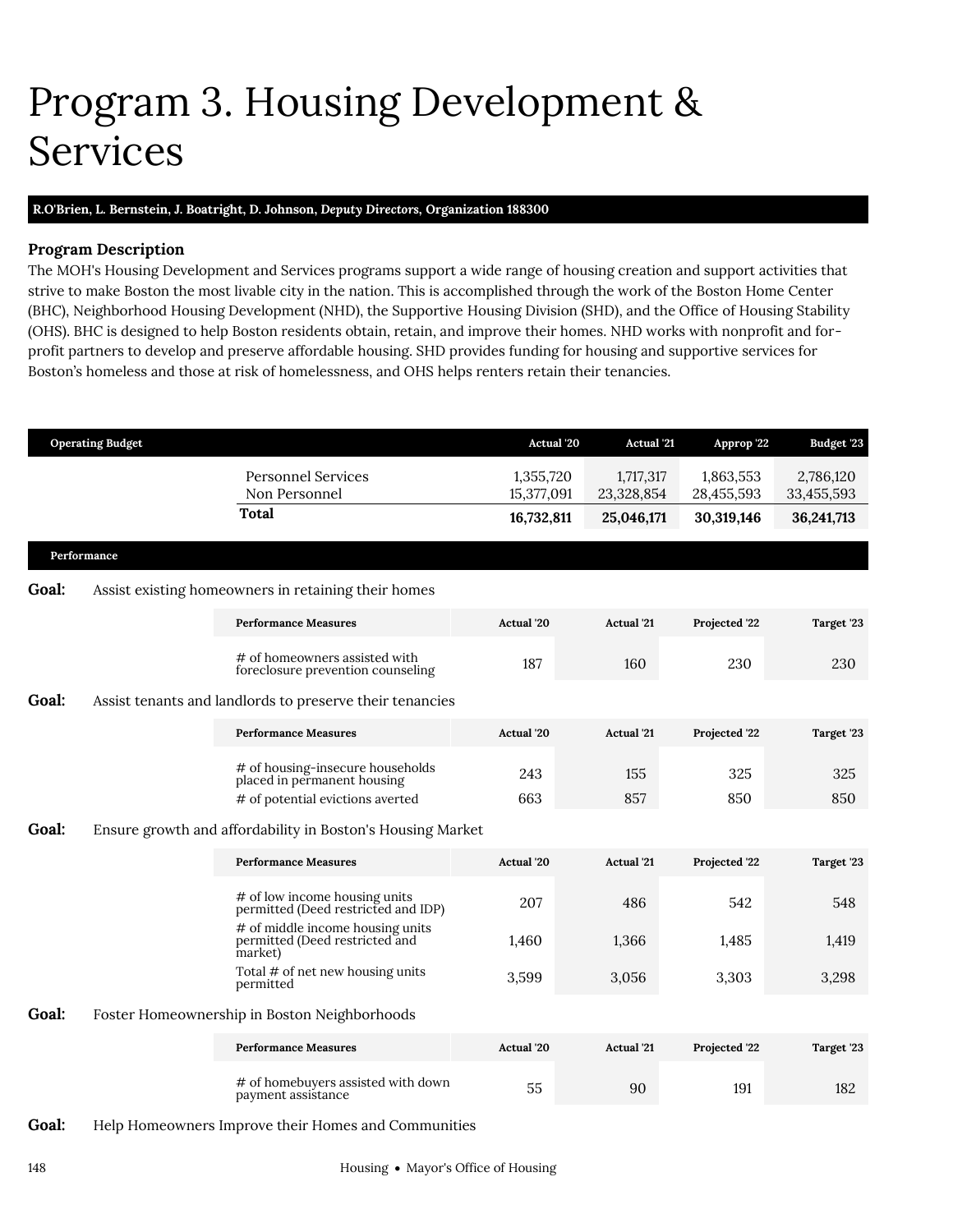|       |  | <b>Performance Measures</b>                                           | Actual '20 | <b>Actual</b> '21 | Projected '22 | Target '23 |
|-------|--|-----------------------------------------------------------------------|------------|-------------------|---------------|------------|
|       |  | # of homeowners assisted through<br>the home repair and rehab program | 830        | 700               | 770           | 653        |
| Goal: |  | Provide assistance towards ending homelessness in Boston              |            |                   |               |            |
|       |  | <b>Performance Measures</b>                                           | Actual '20 | <b>Actual</b> '21 | Projected '22 | Target '23 |
|       |  | # of homeless individuals placed in<br>permanent housing              | 1,414      | 1,023             | 808           | 1,000      |
|       |  | # of homeless veterans placed in<br>permanent housing                 | 219        | 190               | 164           | 200        |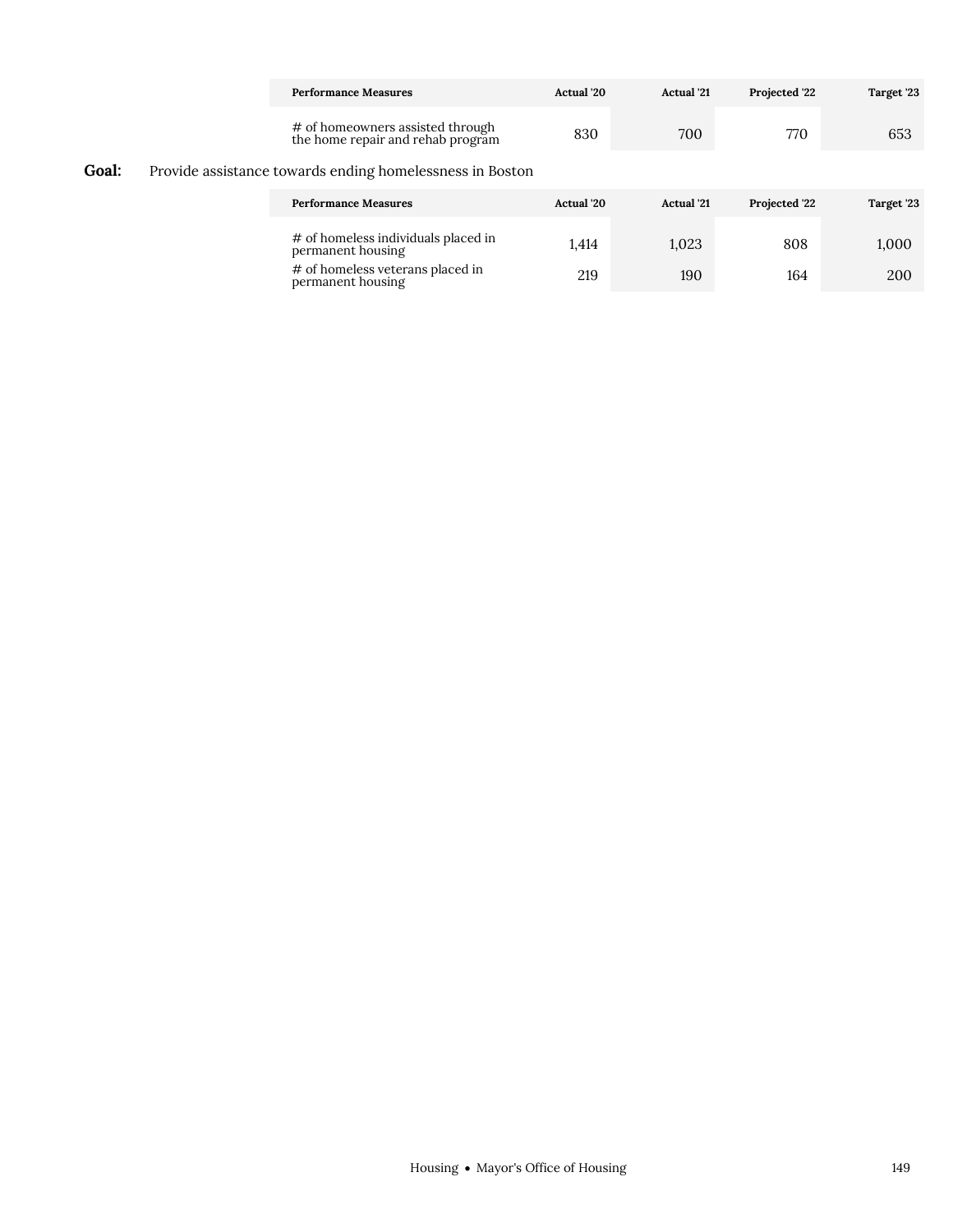# External Funds Projects

#### **Allston Brighton Homeowner Fund**

#### **Project Mission**

In order to foster affordable homeownership and homeowner stability, the Boston Home Center and the Mayor's Office of Housing received a total of \$3.6 million from the WJG Realty Company LLC, as part of a community benefit related to the Allston Yards mixed used development at 60 Everett Street in Allston. This funding will primarily be used to administer a financial assistance program for income-qualified firsttime homebuyers in the Allston-Brighton neighborhood. The grant started on 5/1/2021 and will end when all funds are depleted.

#### **Brownfields Economic Development Initiative**

#### **Project Mission**

The purpose of the Brownfields Economic Development Initiative (BEDI) is to spur the return of Brownfields to productive economic use through financial assistance to public entities and enhance the security or improve the viability of a project financed with Section 108 guaranteed loan authority. BEDI grants must be used in conjunction with a new Section 108 guaranteed loan commitment. The most recent BEDI grant was used to promote the remediation and redevelopment of the former Modern Electroplating Brownfields site, with a portion of the funding being used to pay environmental monitoring at the Dudley Police Station.

#### **Choice Neighborhoods Implementation Grant**

#### **Project Mission**

The Choice Neighborhood Implementation Grant is a competitive grant from the U.S. Department of Housing and Urban Development. The \$30 million grant was awarded to the Boston Housing Authority (BHA) for the redevelopment of the Whittier Street public housing development. With MOH as the lead, several City of Boston departments are responsible for administering the \$4 million neighborhood improvements portion of the grant, which includes road improvements, open space projects, art projects, first-time homebuyer assistance, business assistance, and educational assistance. The grant started on 8/15/17 and ends on 9/30/23.

#### **Commonwealth Builder Program**

#### **Project Mission**

Massachusetts Housing Partnership has awarded \$25 million to the Mayor's Office of Housing to be used for the creation and preservation of homeownership housing units for eligible moderate-income households. This program will help increase homeownership opportunities for households of moderate means, and will support vibrant communities, a strong economy, and a stable workforce in the City of Boston. The grant started on 8/1/2021 and has an end date of 7/30/2030.

#### **Community Development Block Grant**

#### **Project Mission**

The Community Development Block Grant (CDBG) is an annual entitlement grant from the U.S. Department of Housing and Urban Development (HUD) to the City of Boston designed to fund a variety of neighborhood development activities. At least 70 percent of CDBG funds must be used to benefit low- and moderate-income households. CDBG funds are used to produce and preserve affordable housing, revitalize neighborhood commercial districts, assist the renovation of non-profit facilities, improve vacant lots, promote and monitor fair housing activities, and assist non-profit organizations in the operation of emergency shelters, and workforce development programs. CDBG funds cannot be used for general government services or to replace funding cuts from existing public service activities. The CDBG awards for FY20 and FY21 awards \$17,146,361 and \$17,434,907 respectively. The FY22 award was \$17,678,514.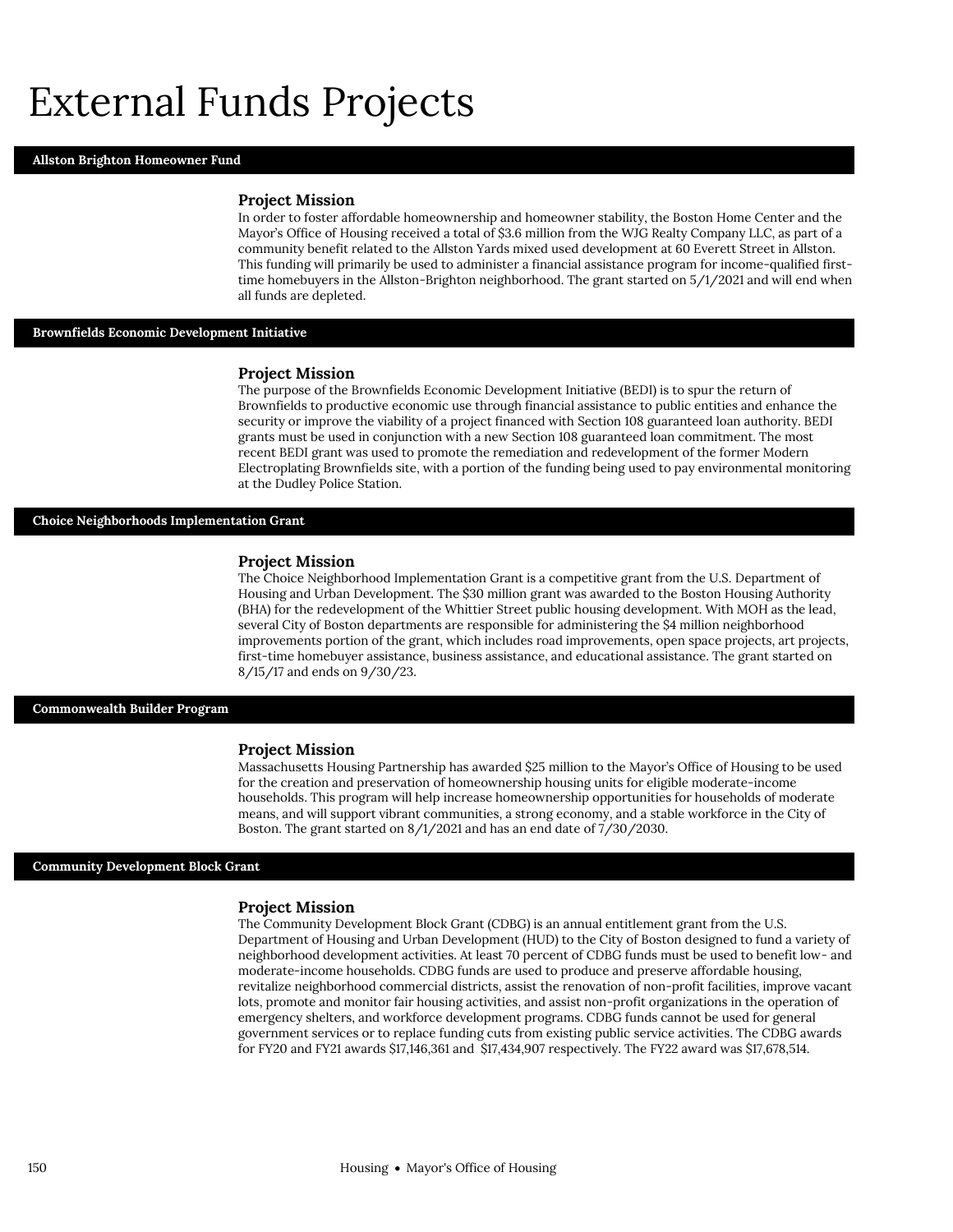#### **Project Mission**

In FY20, MOH received a one-time award of CDBG funds as part of the Coronavirus Aid, Relief, and Economic Security (CARES) Act. The award was for \$20,039,341, and will be used for rent relief in order to prevent widespread displacement. The grant started on 3/1/2020 and ends on 5/26/26.

#### **Continuum of Care**

#### **Project Mission**

The Continuum of Care (CoC) program combines the previously standalone Supportive Housing and Shelter Plus Care programs into one annual competitive grant program from the US Department of Housing and Urban Development (HUD). The purpose of the program is to assist individuals and families experiencing homelessness and to provide the services needed to help such individuals move into transitional and permanent housing, with the goal of long term stability. Specifically, the program helps develop housing and related supportive services for people moving from homelessness to independent living. The program provides rental assistance that, when combined with social services, provides supportive housing for homeless people with disabilities and their families. The CoC awards for FY20, FY21, and FY22 were \$26,173,222, \$28,514,756, and \$38,685,686 respectively. The FY23 award is \$38,088,660.

#### **Emergency Rental Assistance**

#### **Project Mission**

This first Emergency Rescue Plan grant (ERA1) was awarded to the City of Boston through the 2020 Coronavirus Relief Fund. The start date was retroactive to 3/13/20 and the grant ends on 12/31/21. As required, the funding will be used to provide rent relief to households adversely affected by the COVID-19 pandemic. The award was for \$20,670,810. In March of 2021, the American Rescue Plan Act of 2021 was signed into law. Boston was awarded \$30,092,991 in emergency rental assistance funds (ERA2) as part of that legislation, which will be used for the same purpose as ERA1. ERA2 started on 6/1/21 and ends on 9/30/24.

## **Emergency Solutions Grant**

#### **Project Mission**

The Emergency Solutions Grant (ESG) is an annual entitlement grant to the City of Boston from the U.S. Department of Housing and Urban Development. It is used to assist individuals and families to quickly regain stability in permanent housing after experiencing a crisis or homelessness. The ESG awards for FY20 and FY21 were \$1,461,960 and \$1,506,611 respectively. The FY22 award was \$1,487,124.

#### **Emergency Solutions Grant – CV**

#### **Project Mission**

In FY20, MOH received a one-time award of ESG funds as part of the Coronavirus Aid, Relief, and Economic Security (CARES) Act. The award was for \$28,543,879 and will be used to support homeless shelters and services. The grant started on 3/1/2020 and ends on 9/30/2022.

#### **EPA/Brownfields**

#### **Project Mission**

The U.S. Environmental Protection Agency makes Brownfield Assessment and Clean-up grants available on a competitive basis. These grants are used to evaluate and/or clean-up contamination at EPA-eligible Brownfield sites. Brownfields are defined as real property, expansion, redevelopment, or re-use of which may be complicated by the presence or the potential presence of a hazardous substance, pollutant, or contaminant. Assessment grant funds were used to assess environmental conditions on parcels abutting or near the Fairmount-Indigo Commuter Rail line.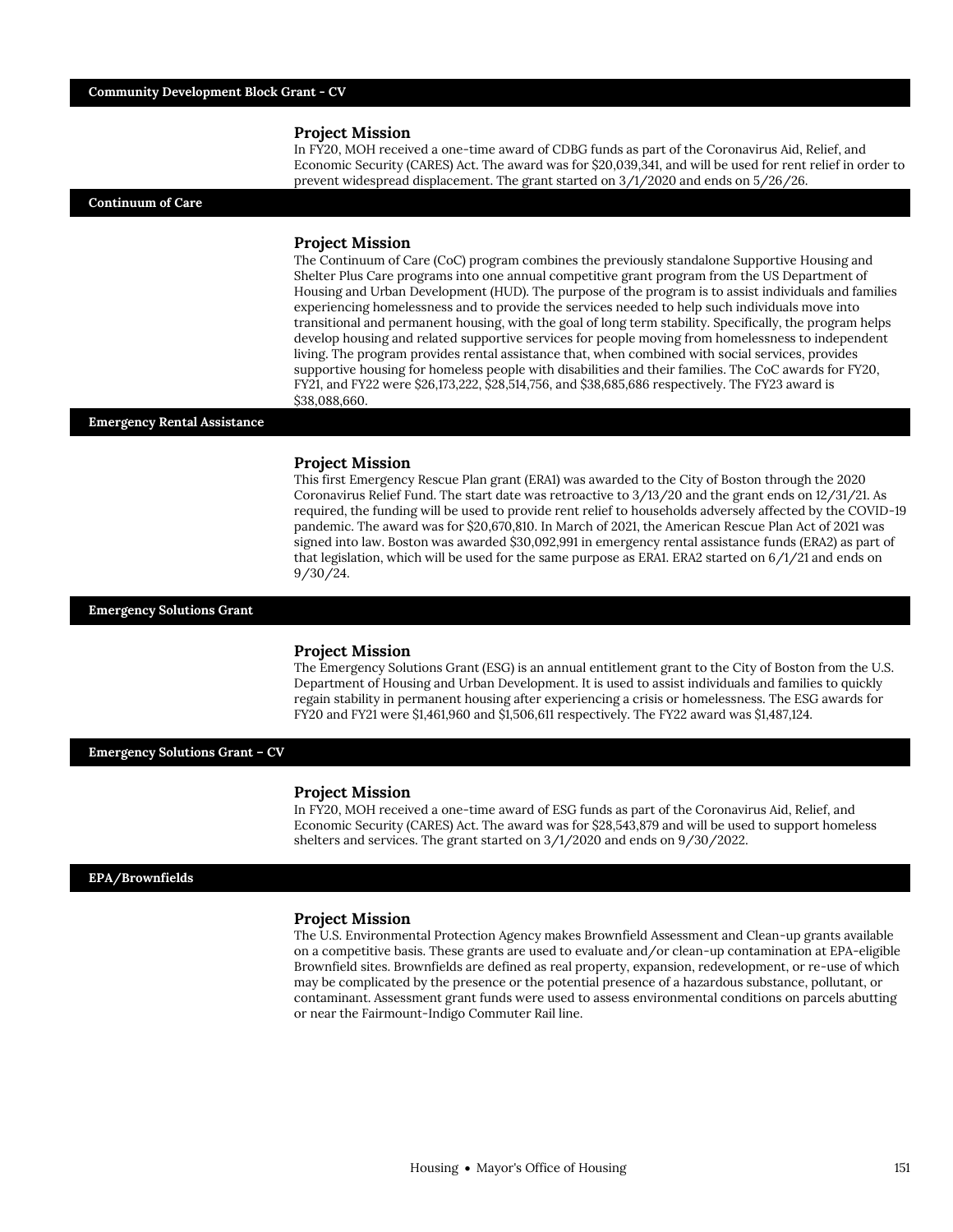#### **Project Mission**

HOME ARP was awarded to the City as part of the American Rescue Plan Act of 2021. Eligible activities include new construction or rehabilitation of housing, tenant-based rental assistance for up to two years, and assistance to first-time homebuyers. All HOME funds must be used to benefit low and moderate income households. The award amount is \$21,597,797.

#### **Home Investment Partnership (HOME)**

### **Project Mission**

The HOME Partnership Program is an annual entitlement grant from the U.S. Department of Housing and Urban Development (HUD) to the City of Boston to support the development of affordable housing. Eligible activities include new construction or rehabilitation of housing, tenant-based rental assistance for up to two years, and assistance to first-time homebuyers. All HOME funds must be used to benefit low and moderate income households. Fifteen percent of HOME funds are set aside for Community Housing Development Organizations. HOME grants are four years in duration. The HOME awards in FY20 and FY21 were \$5,336,980 and \$5,871,574 respectively. The FY22 award was \$5,959,142.

#### **HOPWA**

#### **Project Mission**

The Housing Opportunities for People with AIDS (HOPWA) Program is a three-year grant awarded annually from the U.S. Department of Housing and Urban Development to the City of Boston. The program is designed to provide affordable, appropriate housing for people with AIDS (PWAs) in the metropolitan Boston area. Eligible activities include housing, counseling, housing development, rental assistance, technical assistance, homelessness prevention, operating costs including support services, and housing-related costs. DNDMOH will be directing these funds to three primary activities: metropolitanarea housing counseling to help PWAs find/retain affordable housing, technical assistance to developers of housing for PWAs, and emergency assistance payments to help PWAs retain their existing housing. The HOPWA awards in FY20 and FY21 were \$2,894,494 and \$3,089,167 respectively. The FY22 award was \$3,248,220.

#### **Inclusionary Development Fund**

#### **Project Mission**

The Inclusionary Development (IDP) fund is managed jointly by the Boston Redevelopment Authority and the Department of Neighborhood Development. The fund is capitalized through fees paid by private developers in lieu of building onsite inclusionary affordable housing. IDP is used to fund the department's affordable housing production pipeline.

### **Lead Paint Abatement**

#### **Project Mission**

The Lead Paint Abatement grant is a competitive 42-month grant from the U.S. Department of Housing and Urban Development's Office of Healthy Homes and Lead Hazard Control to the City of Boston. The purpose of the grant is to reduce the exposure of young children to lead-based paint hazards in their homes through intensive services consisting of counseling, outreach and abatement in the high-risk target areas of Dorchester, Roxbury and Mattapan and to provide financing services citywide. Activities include abatement, inspections, risk assessments, and temporary relocations. The grant awarded in FY20 totals \$4,342,674 and started on 12/1/19.

#### **Neighborhood Development Fund**

#### **Project Mission**

The Neighborhood Development Fund receives revenue from the repayment of Urban Development Action Grant (UDAG) loans to the City. Funds can be used for eligible HUD Title I activities which are somewhat less restrictive than CDBG regulations.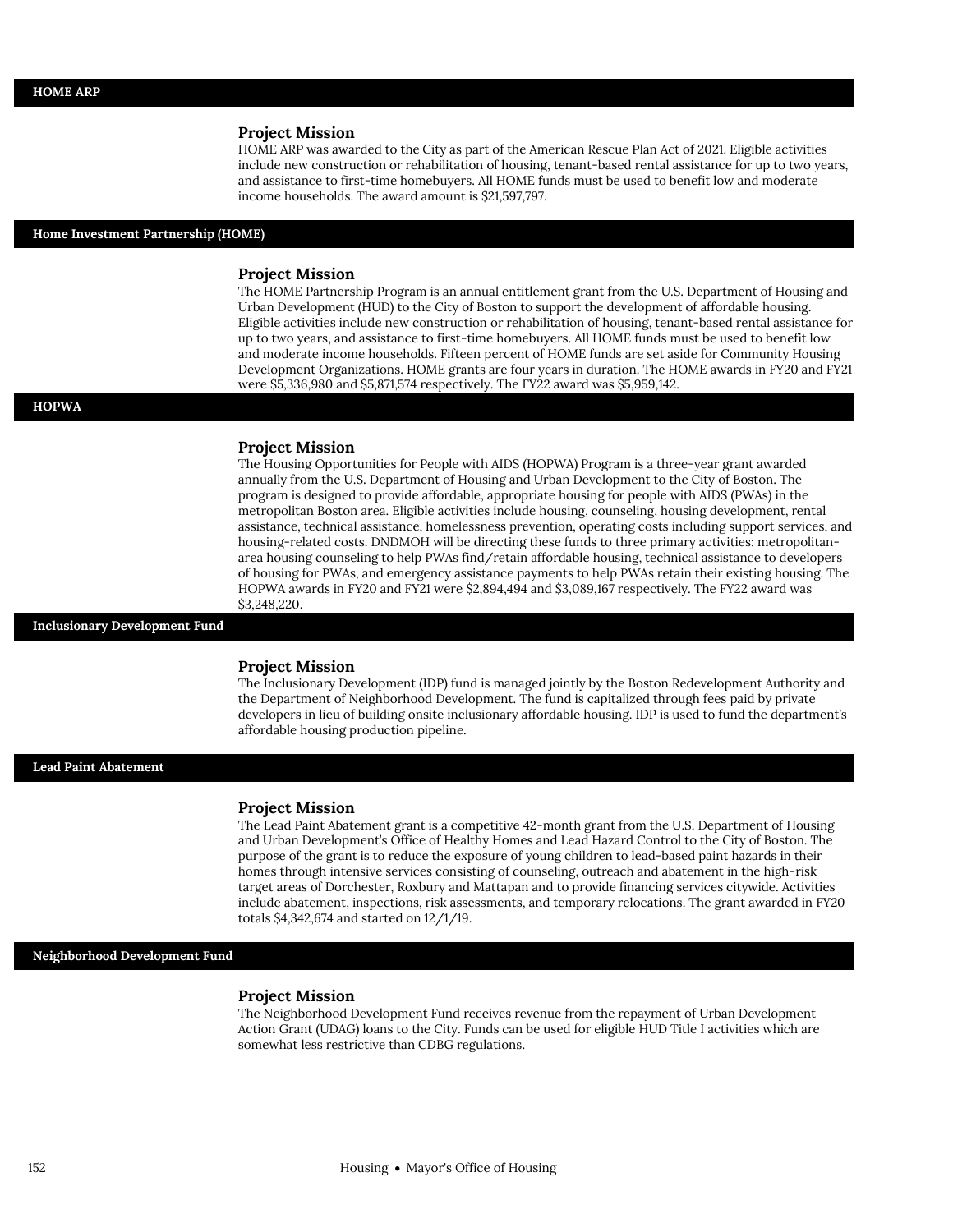#### **Project Mission**

The Regional Foreclosure Education grant from the Commonwealth of Massachusetts supported the expansion of foreclosure counseling providers under contract with the City of Boston. These providers served geographic areas of Boston with high rates of default and foreclosures targeting occupants of 1-4 unit properties.

#### **Rose Fellowship**

#### **Project Mission**

Enterprise Community Partners Inc, through the Public Facilities Commission, awarded a grant to the Mayor's Office of Housing (MOH) to help fund the hiring of an architectural fellow to work with MOH design staff within their Neighborhood Housing Development division. The fellow will work in close partnership with the City's Housing Innovation Lab to develop innovative solutions to address complex issues through design thinking and the development of prototype housing models.

#### **Section 108 Loan Guarantee Programs/Section 108 Unrestricted**

#### **Project Mission**

Section 108 funds are available to eligible cities from the U.S. Department of Housing and Urban Development (HUD) on an application basis. Section 108 funds are secured by the City through a pledge of its current and future CDBG grant awards. These funds are used for economic development projects. The Boston Invests in Growth Loan Fund is a \$40 million HUD Section 108 funded loan pool designed to jumpstart well-financed construction projects, create jobs, and strengthen Boston's economy. This program is designed for large commercial projects in Boston that have both permanent financing and equity in place. Boston Invests will finance the gap that remains between the financing and equity and the total project cost, known as mezzanine financing. In addition, up to 10% of the loan pool will be set aside for smaller neighborhood based projects of at least 5,000 square feet, the underwriting criteria for which will be the same as for the larger loans but the interest rate charged as well as the additional interest paid at the end will be lower. Additionally, \$2.5 million HUD Section 108 funded loan pool will be used for energy efficiency and to promote job creation. The Section 108 Spread Unrestricted Fund is income earned as a result of the interest spread between Section 108 loan repayments owed to MOH by its borrowers and Section 108 repayments MOH owes to HUD.

#### **State Brownfields Site Assessment**

#### **Project Mission**

Brownfields site assessment/remediation grant from the Massachusetts Development and Finance Agency for the parcel located at 25 Amory Street, Jamaica Plain. The grant started on 3/18/20 and ends on 12/31/21. The total award was \$220,100.

#### **Youth Homelessness Demonstration Program Grant**

#### **Project Mission**

To help end youth homelessness in Boston, the U.S. Department of Housing and Urban Development (HUD) has awarded \$4.92 million through its Youth Homelessness Demonstration Program (YHDP). This project will support a wide range of housing programs including rapid rehousing, permanent supportive housing, transitional housing, and host homes. The start date of this two-year grant was 10/1/2019.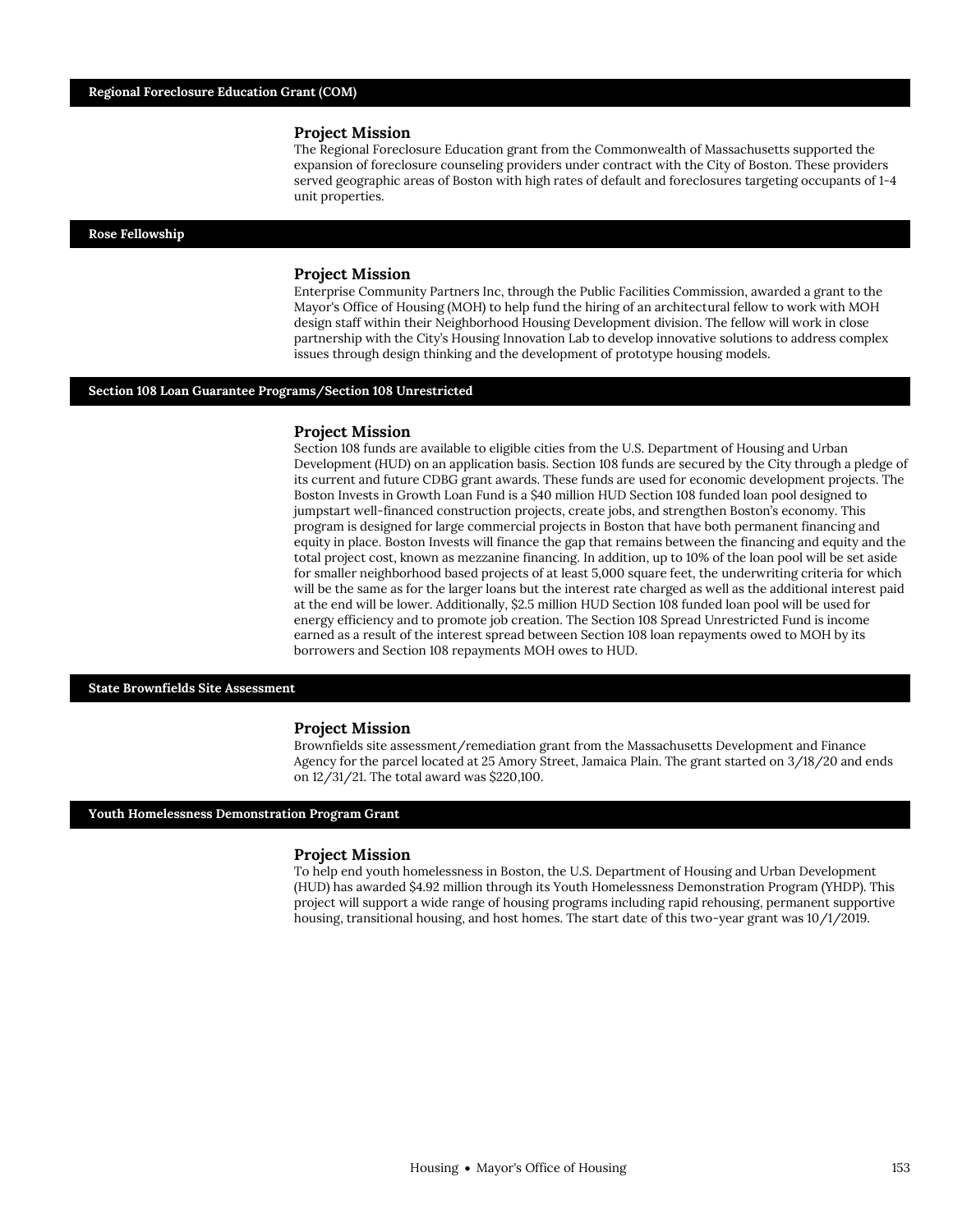# Mayor's Office of Housing Capital Budget

# **Overview**

Mayor's Office of Housing

Capital investment will support efforts to build and preserve affordable housing, repair and rebuild public facilities, revitalize neighborhood business districts, and improve public spaces operated by the Mayor's Office of Housing.

# **FY23 Major Initiatives**

- The City will invest in mixed income and affordable housing in conjunction with the Boston Housing Authority in various neighborhoods, including Jamaica Plain and South Boston.
- The Orient Heights initiative in East Boston will be complete in early 2023. The project renovates 42 units, builds 289 units, and incorporates public open and community spaces.
- Redevelopment of the Mildred Hailey Apartments as well as the Mary Ellen McCormack Housing Development will begin in FY23, the start of Phase 1 of larger preservation and renovation projects.

| <b>Capital Budget Expenditures</b> | <b>Total Actual '20</b> | Total Actual '21 | <b>Estimated '22</b> | <b>Total Projected</b><br>'23' |
|------------------------------------|-------------------------|------------------|----------------------|--------------------------------|
| <b>Total Department</b>            | 1,800,120               | 2.195,017        | 28.299.880           | 37,597,000                     |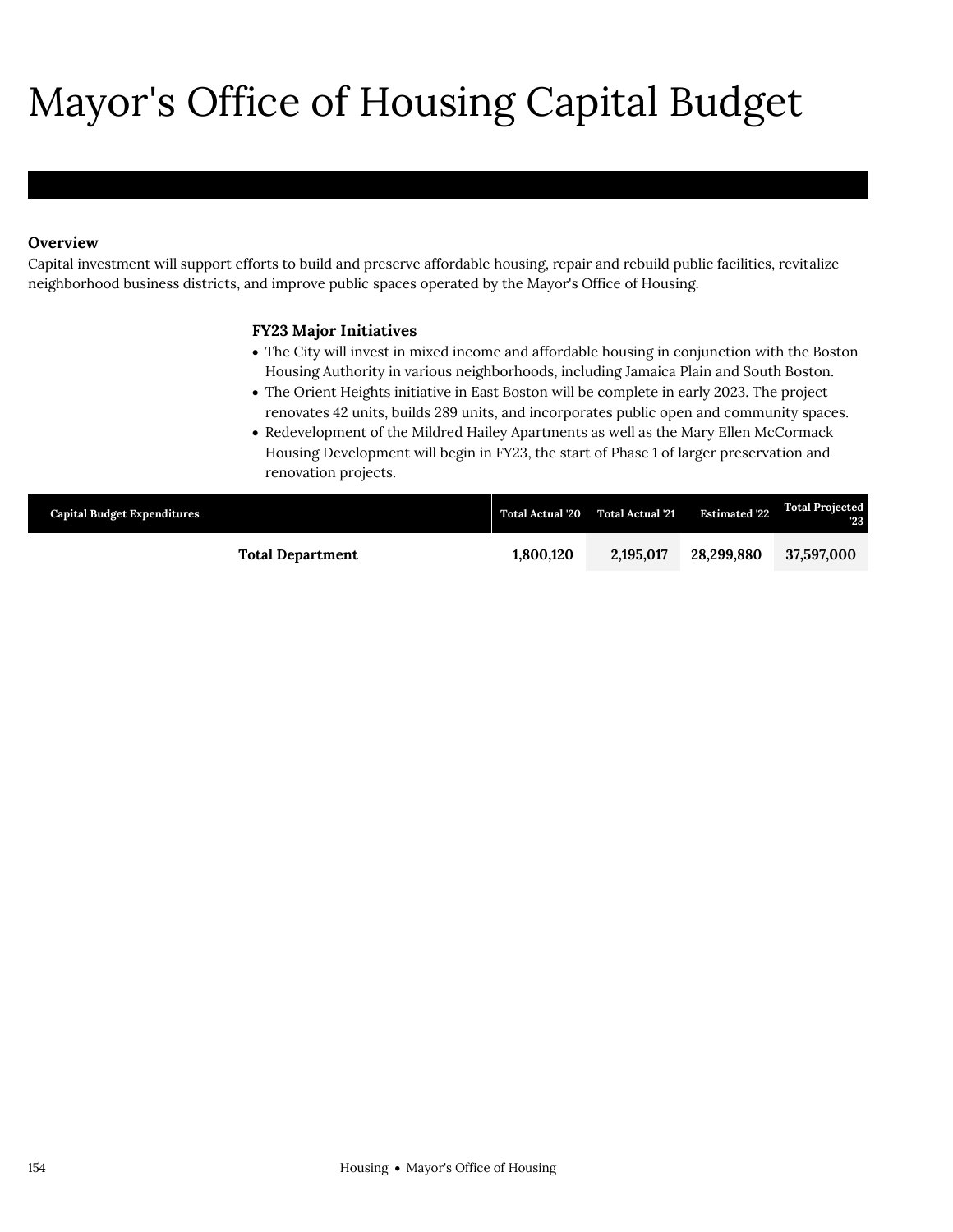# **BHA CHARLESTOWN**

### **Project Mission**

Investment that supports the redevelopment of the Bunker Hill Housing Development. The initial phase includes 236 affordable units and over the life of the project will produce 1,010 affordable units.

**Managing Department,** Boston Housing Authority **Status,** Implementation Underway

**Location,** Charlestown **Operating Impact,** No

#### **Authorizations**

| Source<br>City Capital<br>Grants/Other<br>Total | Existing<br>30,000,000<br>30,000,000 | <b>FY23</b><br>0<br>0<br>0 | Future<br>$\Omega$<br>$\Omega$<br>$\Omega$ | Non Capital<br>Fund<br>0<br>O<br>0 | Total<br>30,000,000<br>$\theta$<br>30,000,000 |
|-------------------------------------------------|--------------------------------------|----------------------------|--------------------------------------------|------------------------------------|-----------------------------------------------|
|                                                 |                                      |                            |                                            |                                    |                                               |
| <b>Expenditures (Actual and Planned)</b>        |                                      |                            |                                            |                                    |                                               |
|                                                 | Thru                                 |                            |                                            |                                    |                                               |
| Source                                          | 6/30/21                              | <b>FY22</b>                | <b>FY23</b>                                | FY24-27                            | Total                                         |
| City Capital                                    | O                                    | 6,900,000                  | 12,730,000                                 | 10,370,000                         | 30,000,000                                    |
| Grants/Other                                    | 0                                    | O                          | $\Omega$                                   |                                    | $\mathbf{0}$                                  |
| Total                                           | 0                                    | 6,900,000                  | 12,730,000                                 | 10,370,000                         | 30,000,000                                    |

## **BHA HOUSING IMPROVEMENTS**

### **Project Mission**

Upgrade elderly/disabled public housing units in several BHA communities including Saint Botolph in the South End, the Doris Bunte Apartments in Egleston Square, and Patricia White in Brighton.

**Managing Department,** Boston Housing Authority **Status,** Implementation Underway

**Location,** Various neighborhoods **Operating Impact,** No

| <b>Authorizations</b> |                                          |            |             |             |             |            |  |  |
|-----------------------|------------------------------------------|------------|-------------|-------------|-------------|------------|--|--|
|                       |                                          |            |             |             | Non Capital |            |  |  |
|                       | Source                                   | Existing   | <b>FY23</b> | Future      | Fund        | Total      |  |  |
|                       | City Capital                             | 10,000,000 | U           | $\Omega$    | 0           | 10,000,000 |  |  |
|                       | Grants/Other                             |            | 0           | $\Omega$    | O           | $\theta$   |  |  |
|                       | Total                                    | 10,000,000 | 0           | $\Omega$    | 0           | 10,000,000 |  |  |
|                       | <b>Expenditures (Actual and Planned)</b> |            |             |             |             |            |  |  |
|                       |                                          | Thru       |             |             |             |            |  |  |
|                       | Source                                   | 6/30/21    | <b>FY22</b> | <b>FY23</b> | FY24-27     | Total      |  |  |
|                       | City Capital                             | 0          | 10,000,000  | 0           | $\mathbf 0$ | 10,000,000 |  |  |
|                       | Grants/Other                             | $\Omega$   | 0           | $\mathbf 0$ | 0           | 0          |  |  |
|                       | Total                                    | 0          | 10,000,000  | 0           | 0           | 10.000.000 |  |  |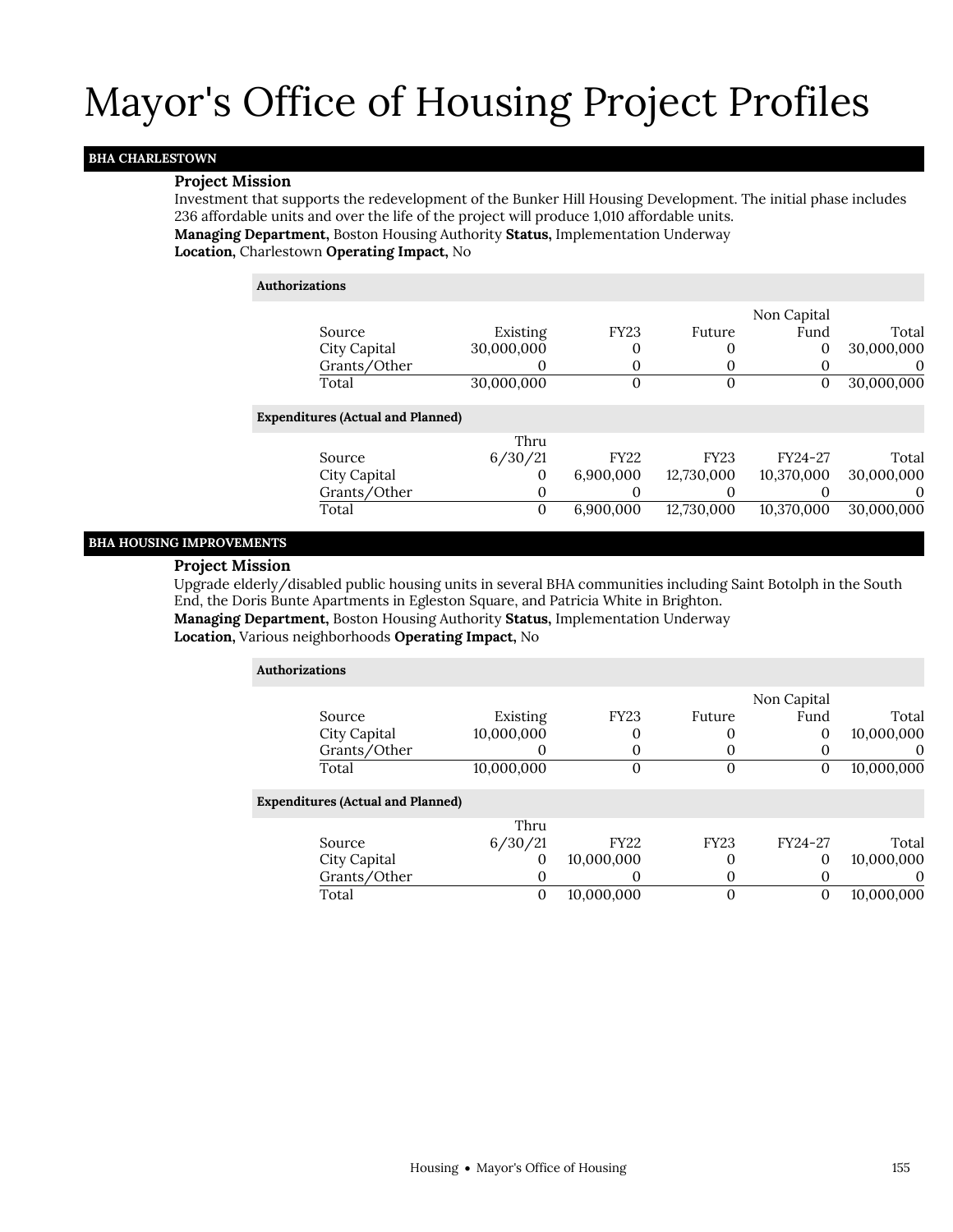# **BHA ORIENT HEIGHTS**

### **Project Mission**

City funding for Phase 3 consisting of 123 units of housing, gateway park, and community center. **Managing Department,** Boston Housing Authority **Status,** In Construction **Location,** East Boston **Operating Impact,** No

| <b>Authorizations</b> |                                          |            |             |             |              |            |
|-----------------------|------------------------------------------|------------|-------------|-------------|--------------|------------|
|                       |                                          |            |             |             | Non Capital  |            |
|                       | Source                                   | Existing   | <b>FY23</b> | Future      | Fund         | Total      |
|                       | City Capital                             | 19,000,000 | 0           |             | 0            | 19,000,000 |
|                       | Grants/Other                             |            | 0           | $\Omega$    | 0            | $\theta$   |
|                       | Total                                    | 19,000,000 | 0           | 0           | $\mathbf{0}$ | 19,000,000 |
|                       | <b>Expenditures (Actual and Planned)</b> |            |             |             |              |            |
|                       |                                          | Thru       |             |             |              |            |
|                       | Source                                   | 6/30/21    | <b>FY22</b> | <b>FY23</b> | FY24-27      | Total      |
|                       | City Capital                             | 0          | 17,000,000  | 2,000,000   | 0            | 19,000,000 |
|                       | Grants/Other                             | 0          | $\Omega$    | O           | 0            | 0          |
|                       | Total                                    | 0          | 17,000,000  | 2,000,000   | $\mathbf{0}$ | 19,000,000 |
|                       |                                          |            |             |             |              |            |

### **HOUSING INFRASTRUCTURE FUND**

### **Project Mission**

Investment in infrastructure to support affordable housing development. **Managing Department,** Mayor's Office of Housing **Status,** To Be Scheduled

**Location,** Various neighborhoods **Operating Impact,** No

| <b>Authorizations</b>                    |           |              |             |             |           |
|------------------------------------------|-----------|--------------|-------------|-------------|-----------|
|                                          |           |              |             | Non Capital |           |
| Source                                   | Existing  | <b>FY23</b>  | Future      | Fund        | Total     |
| City Capital                             | 5,000,000 | 0            |             | $\Omega$    | 5,000,000 |
| Grants/Other                             | O         | 0            |             |             | $\theta$  |
| Total                                    | 5,000,000 | $\mathbf{0}$ | $\Omega$    |             | 5,000,000 |
| <b>Expenditures (Actual and Planned)</b> |           |              |             |             |           |
|                                          | Thru      |              |             |             |           |
| Source                                   | 6/30/21   | <b>FY22</b>  | <b>FY23</b> | FY24-27     | Total     |
| City Capital                             | 56,904    | 0            | 200,000     | 4,743,096   | 5,000,000 |
| Grants/Other                             | O         | 0            |             |             | $\Omega$  |
| Total                                    | 56,904    | 0            | 200.000     | 4,743,096   | 5,000,000 |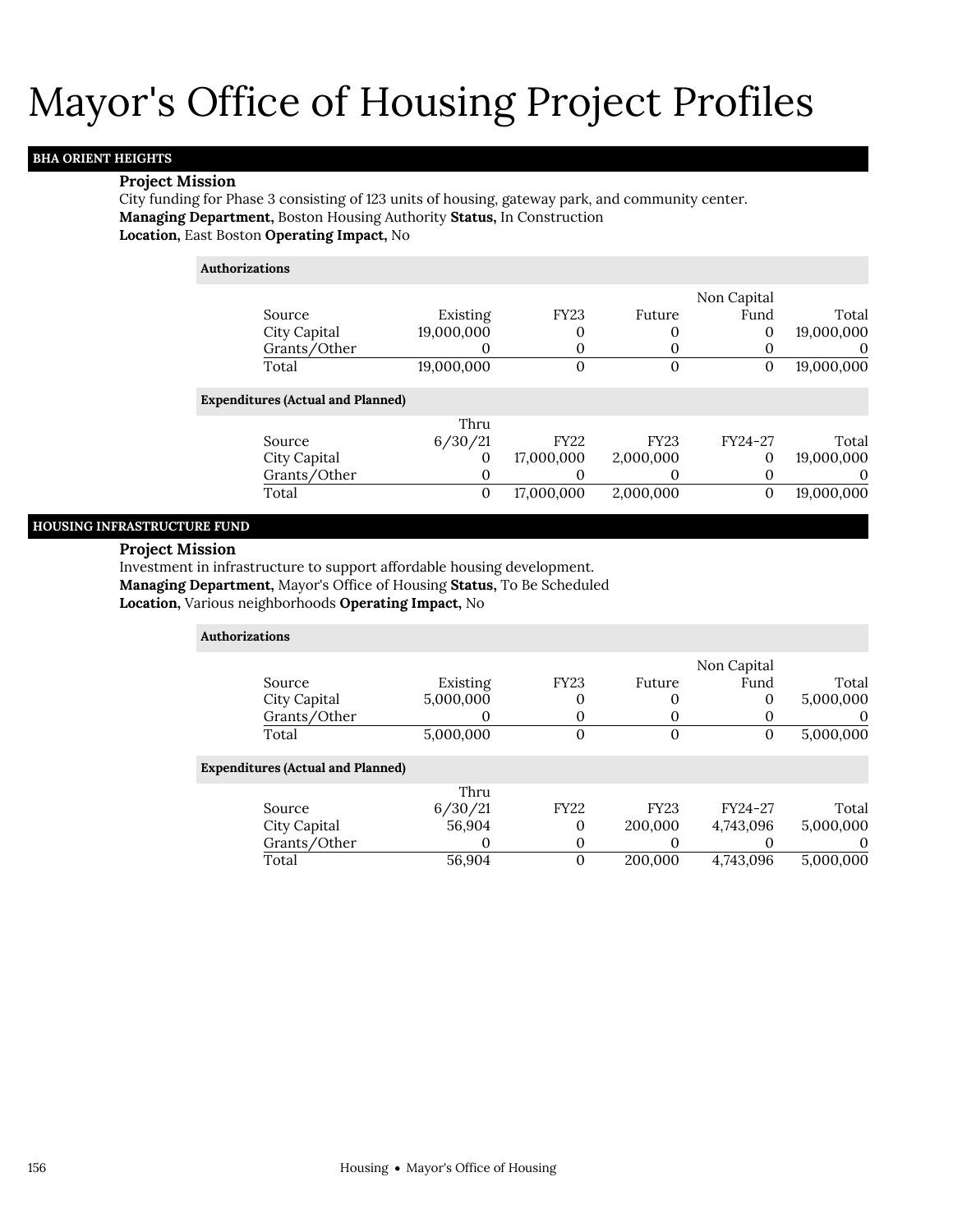# **MARY ELLEN MCCORMACK REDEVELOPMENT**

### **Project Mission**

Phase One comprises 1,365 units of new mixed-income housing (572 of which affordable replacement units), 69,000 sq. ft. of community and retail space, 2.3 acres of open space, and approx. 520 parking spaces. **Managing Department,** Boston Housing Authority **Status,** New Project

**Location,** South Boston **Operating Impact,** No

#### **Authorizations**

|                                          |              |             |             | Non Capital |            |
|------------------------------------------|--------------|-------------|-------------|-------------|------------|
| Source                                   | Existing     | <b>FY23</b> | Future      | Fund        | Total      |
| City Capital                             | 0            | 10,000,000  | 0           | 0           | 10,000,000 |
| Grants/Other                             |              | O           |             |             | $\Omega$   |
| Total                                    | 0            | 10,000,000  | 0           | 0           | 10,000,000 |
| <b>Expenditures (Actual and Planned)</b> |              |             |             |             |            |
|                                          | Thru         |             |             |             |            |
| Source                                   | 6/30/21      | <b>FY22</b> | <b>FY23</b> | FY24-27     | Total      |
| City Capital                             |              | 0           | 2,000,000   | 8,000,000   | 10,000,000 |
| Grants/Other                             |              | 0           |             |             | $\theta$   |
| Total                                    | $\mathbf{0}$ | 0           | 2.000.000   | 8,000,000   | 10,000,000 |
|                                          |              |             |             |             |            |

## **MILDRED C. HAILEY PHASE 1 REDEVELOPMENT**

#### **Project Mission**

The project will consist of a total of ~690 apartments which will include the 1-to-1 replacement of the existing 253 public housing units and the construction of ~435 new affordable and upper middle-income apartments.

**Managing Department,** Boston Housing Authority **Status,** New Project

#### **Location,** Jamaica Plain **Operating Impact,** No

| <b>Authorizations</b>                    |          |              |             |             |            |  |  |  |
|------------------------------------------|----------|--------------|-------------|-------------|------------|--|--|--|
|                                          |          |              |             | Non Capital |            |  |  |  |
| Source                                   | Existing | <b>FY23</b>  | Future      | Fund        | Total      |  |  |  |
| City Capital                             | 0        | 10,000,000   | 0           | 0           | 10,000,000 |  |  |  |
| Grants/Other                             | 0        | O            | $\Omega$    | 0           | $\theta$   |  |  |  |
| Total                                    | 0        | 10,000,000   | 0           | 0           | 10,000,000 |  |  |  |
| <b>Expenditures (Actual and Planned)</b> |          |              |             |             |            |  |  |  |
|                                          | Thru     |              |             |             |            |  |  |  |
| Source                                   | 6/30/21  | <b>FY22</b>  | <b>FY23</b> | FY24-27     | Total      |  |  |  |
| City Capital                             |          | $\mathbf{0}$ | 3,000,000   | 7,000,000   | 10,000,000 |  |  |  |
| Grants/Other                             | $\Omega$ | 0            | $\Omega$    |             | $\Omega$   |  |  |  |
| Total                                    | 0        | 0            | 3.000.000   | 7.000.000   | 10.000.000 |  |  |  |